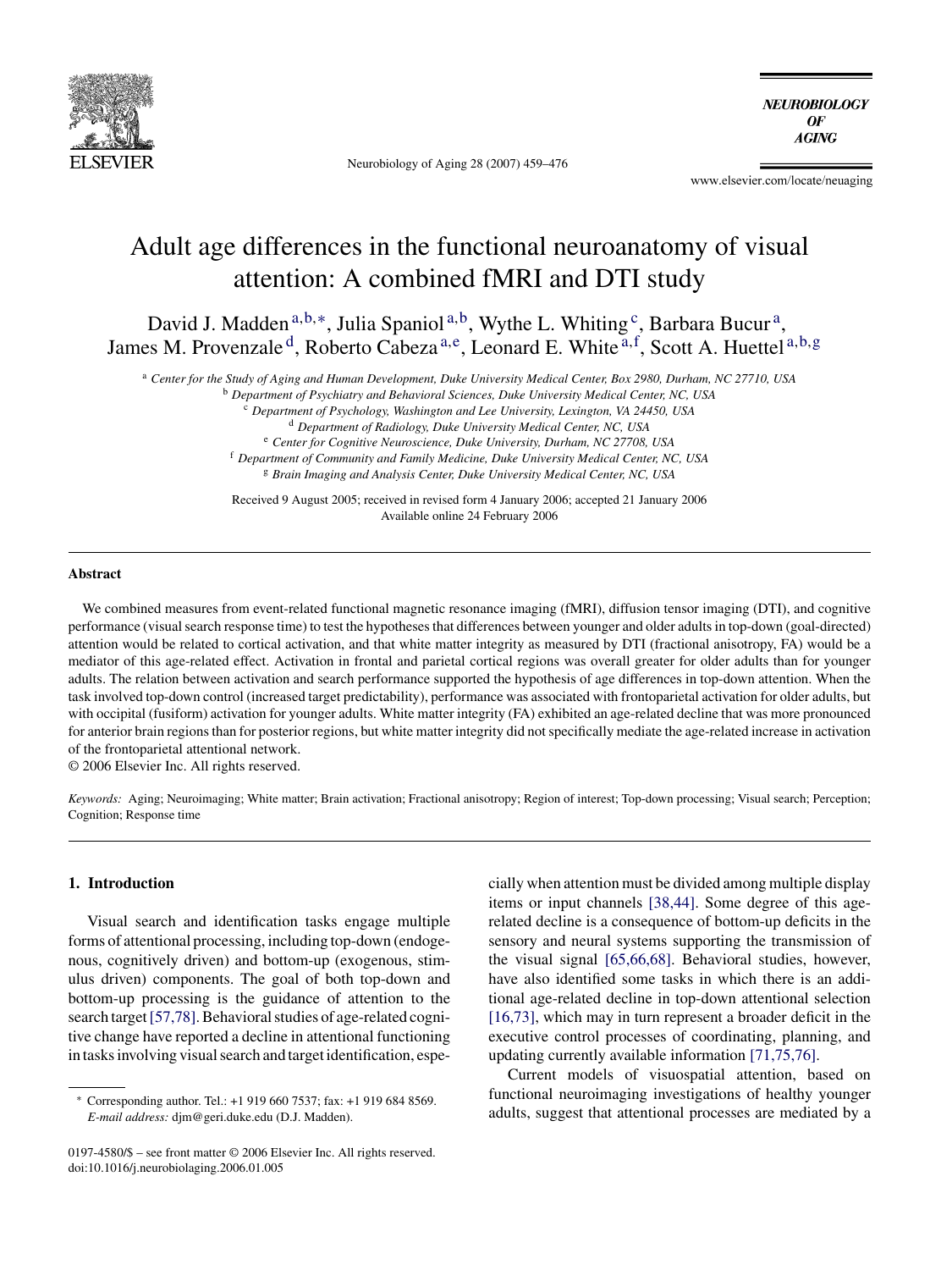widely distributed neural network, with critical components located in prefrontal, deep gray matter, and parietal regions [\[12,18,28,31,77\].](#page-16-0) There is in addition some differentiation within this frontoparietal network, comprising temporoparietal and inferior frontal cortex in the case of bottom-up attention, and dorsal parietal and superior frontal cortex in the case of top-down attention [\[13,26,56,79\]. T](#page-16-0)he general theme of the neuroimaging results is that both frontal and parietal regions are sources of top-down attentional signals that modulate target detection activity in visual cortical regions, by raising the baseline activity for an attended object, counteracting the suppressive effects of surrounding distractors, and limiting the number of potential object representations [\[1,14,28,67\].](#page-16-0)

Neuroimaging studies of older adults have reported an extensive and complex pattern of age-related change in brain structure and function, including visual attention [\[9,58\]. T](#page-16-0)he results suggest that age-related decline occurs in the taskrelated activation of visual sensory cortex, consistent with the behavioral evidence for age-related decline in the efficiency of bottom-up processing [\[40,58\].](#page-17-0) In some tasks this decline is also accompanied by increased activation of other components of the frontoparietal attentional network, which has been interpreted as a compensatory recruitment of cortical regions outside the task-relevant pathway [\[8,20\].](#page-16-0) Most often, the regions associated with increased activation for older adults have included dorsolateral prefrontal cortex [\[8,21,37,45,48\],](#page-16-0) although age-related increases in the activation of deep gray matter structures [\[42\]](#page-17-0) and parietal cortex [\[8,21,48\]](#page-16-0) have also been observed.

Functional neuroimaging investigations of cognitive aging have been concerned primarily with the characterization and localization of age-related change in cortical function, that is, measures of cerebral metabolism and blood flow obtained from positron emission tomography (PET) and functional magnetic resonance imaging (fMRI). The cortical networks mediating cognitive function establish connectivity through white matter pathways, however, and localized changes in cortical activation within the attentional network (e.g., in the frontal lobes) may result from white matter changes at various points in the network [\[22,61,70\].](#page-16-0)

Diffusion tensor imaging (DTI) provides information about the properties of white matter, by measuring both the rate and directionality of the displacement distribution of water molecules across tissue components [\[4,32\].](#page-16-0) In DTI, one measure of white matter integrity is fractional anisotropy (FA), the degree to which water molecules diffuse in a single direction, which in turn is affected by axonal restrictions and myelin content. Fractional anisotropy tends to decrease as a function of increasing age, even in the absence of significant disease, suggesting a corresponding decline in the structural integrity of white matter with age that could compromise axonal conduction and the efficiency of information transfer among distributed cortical networks [\[46,55\]. A](#page-17-0)ge-related decline in FA is typically more pronounced for anterior brain regions than for more posterior regions [\[24,54,62\]. I](#page-16-0)ndependently of age, decreased white matter integrity is associated with lower performance on cognitive tasks [\[47\],](#page-17-0) and this relation between white matter integrity and cognitive performance may in addition be altered as a function of age, in ways that are as yet not clear. The particular brain regions, for example, that exhibit an association between white matter integrity and cognitive performance may vary with age [\[41\].](#page-17-0) The disconnection of task-relevant cortical circuits by decreased white matter integrity has been proposed as a general mechanism of age-related decline in cognitive performance [\[2,51,52\].](#page-16-0)

To date, however, we know of no published report in which DTI and fMRI measures have been combined, within participants, in the assessment of age-related change in cognitive function. The primary goal of this study was to take this first step, by conducting this combined assessment in the investigation of age-related changes in visual attention. We tested the hypothesis that age-related changes in attentional functioning would be related to cortical activation as measured by event-related fMRI, and that this relation, in turn, would be mediated by white matter integrity as measured by DTI.

We were interested specifically in the use of top-down attention during visual search. Previous neuroimaging studies of age differences in visual search using multi-item displays [\[36,37\]](#page-16-0) suggest that activation of visual processing (occipitotemporal) regions is greater for younger adults, whereas older adults exhibit relatively greater activation of the frontoparietal network. These previous studies, however, have not distinguished between top-down and bottom-up processing. Similarly, where age-related effects in top-down attentional control have been isolated, the experiments have used single-item displays that do not require the identification of a target item among distractors [\[42,48\]. W](#page-17-0)e therefore used a multi-item search task in which we could isolate top-down attentional effects, by comparing blocks of trials in which the probability of a target-defining feature (color) is either relatively low (neutral condition) or relatively high (guided condition) [\[39,43\].](#page-17-0) In addition, we adjusted the duration of the search displays between the age groups (while keeping the overall duration of visual stimulation constant), so that the influence of the age-related decline in bottom-up processing (i.e., occipitotemporal activation) would be less pronounced. Finally, with the aim of identifying networkdependent effects, we adopted a region of interest (ROI) approach in which we selected sets of gray matter ROIs likely to be critically involved in various aspects of visual search performance: frontal and parietal regions related to attentional and oculomotor control, deep gray matter regions related to sensory-motor integration and response initiation, and occipital regions related to visual sensory processing [\[12,18,28,31,77\].](#page-16-0) We generated white matter ROIs that target fiber systems coursing to and projecting from these gray matter regions.

We hypothesized that an age-related increase would occur in the magnitude of fMRI activation of the frontoparietal network [\[8,20\],](#page-16-0) and that this age difference would in turn be relatively greater in the guided condition, due to the top-down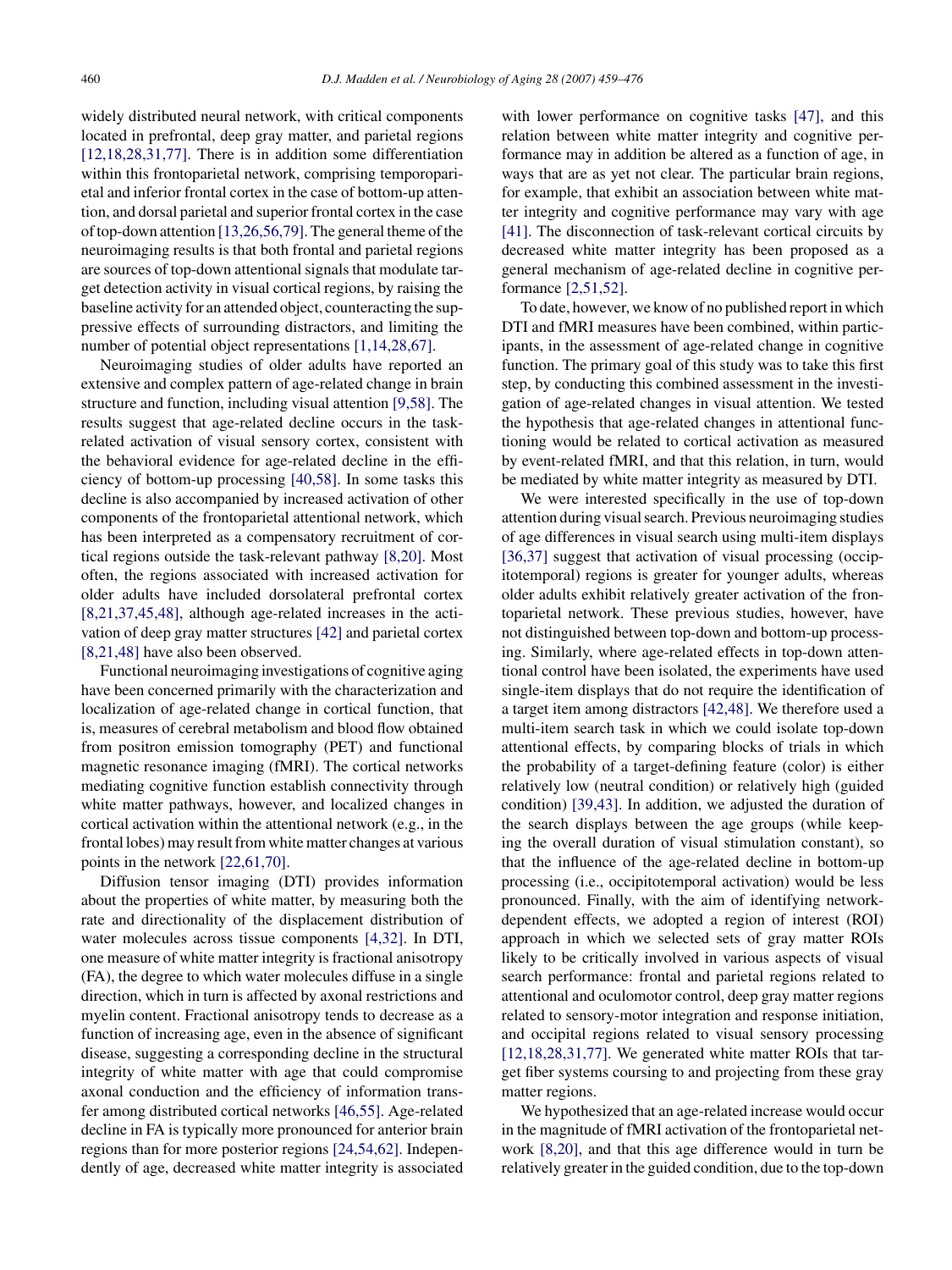attentional control elicited by the higher level of target predictability. An age-related increase in the activation of deep gray matter regions has been associated with the type of motor responses required by this search task [\[42\], a](#page-17-0)nd we predicted this type of age difference in the present task. In contrast, an age-related decline typically occurs in the activation of visual cortical regions[\[7,36,37\], b](#page-16-0)ut our adjustment of display duration in this experiment would be expected to reduce this age effect. Critically, we predicted that the relation between the measures of neural activation and behavioral performance would change as a function of adult age. We reasoned that if an age-related increase in frontoparietal activation does occur, then this activation will be more highly correlated with search performance for older adults than for younger adults, and that younger adults would instead be more likely to exhibit a correlation between performance and activation in visual cortical regions [\[34,37\].](#page-16-0)

With regard to DTI, we predicted that an age-related decline in white matter integrity (as indexed by FA) would be evident, and that this decline would be more pronounced for anterior brain regions than for more posterior ones, as reported previously [\[24,54,62\].](#page-16-0) If, in addition, this agerelated decline in white matter integrity is a mechanism of age-related neurocognitive change, then regression analyses should reveal that FA is related to age differences in fMRI activation. More specifically, from the perspective of a disconnection theory [\[2,51,52\], w](#page-16-0)e would expect that FA would correlate with fMRI activation and, further, be a mediator of the relation between fMRI activation and visual search performance. Accordingly, the statistical control of individual differences in FA should lead to a decrease in the relation between activation and performance, especially within the frontoparietal network, and this mediating role of FA should be more clearly evident for older adults than for younger adults. Thus, our overall goal was to establish whether agerelated change in cortical activation was associated specifically with top-down guidance during visual search, and to determine whether a disconnection model of white matter integrity could account for the age-related changes in activation.

#### **2. Methods**

#### *2.1. Participants*

The Institutional Review Board of the Duke University Medical Center approved the research procedures, and all participants gave written informed consent. The participants were 16 younger adults (8 women) between 19 and 28 years of age  $(M = 23.4$  years) and 16 older adults  $(8 \text{ women})$ between 60 and 82 years of age  $(M = 67.0$  years). All participants were right-handed, community-dwelling individuals. Younger adults and older adults did not differ significantly with regard to the number of years of education (younger adults'  $M = 16.7$  years; older adults'  $M = 17.5$  years). On a screening questionnaire, all participants reported being free of significant health problems such as atherosclerotic cardiovascular disease or hypertension. None of the participants reported taking medications known to affect cognitive functioning or cerebral blood flow. Participants scored a minimum of 27 points on the Mini Mental State Exam [\[17\],](#page-16-0) a maximum of 9 on the Beck Depression Inventory [\[5\],](#page-16-0) and had a minimum corrected binocular acuity for near point of 20/40. A neuroradiologist (one of the authors: J.M.P.) reviewed all participants'  $T_2$ -weighted structural brain images and judged them to be free of significant abnormalities such as atrophy, ventricular dilation, and hyperintense white matter lesions. Mean response time (RT) per item on a computerized digit-symbol test [\[64\]](#page-17-0) was higher for older adults  $(M = 1695 \text{ ms})$ than for younger adults ( $M = 1338$  ms),  $t(30) = 4.8$ ,  $p < 0.001$ . Raw scores on the vocabulary subtest of the Wechsler Adult Intelligence Scale-Revised [\[74\]](#page-17-0) did not differ significantly between the age groups (younger adults'  $M = 65.3$ ; older adults'  $M = 65.4$ ).

Participants performed the psychometric and screening tests in a separate session approximately 2 weeks before the scanning session. During the screening session participants also performed a version of the visual search task, and these data (combined with additional participants not participating in the fMRI testing) have been reported elsewhere [\[39\].](#page-17-0) All participants were also given an optometric examination prior to the scanning session, and a pair of lenses for the scanner goggles was ground for each participant based on his or her optometric prescription. Thus, each participant viewed the displays during scanning with his or her best corrected acuity.

#### *2.2. Behavioral task*

During fMRI scanning, participants performed a visual search task [\[39\]](#page-17-0) in which, on each trial, they indicated via button press which of two target letters (E or R) was present in a display ([Fig. 1\).](#page-3-0) Display size was constant at four letters: each display contained three gray letters and one red letter (i.e., a color singleton) presented against a black background. The two task conditions, neutral and guided, differed in the likelihood with which the color singleton was also the E/R target. In the guided condition, the color singleton was likely to be the target (75% singleton targets and 25% nonsingleton targets), providing a basis for top-down attention. In the neutral condition, the color singleton had only chance probability of being the target (25% singleton targets and 75% nonsingleton targets). Across trials within each condition, the target was equally likely to be E or R for both singletontarget and nonsingleton-target trials. Thus, the composition of each display, one red letter among three gray letters, was the same in each task condition, equating the bottom-up influences on performance. What differed across conditions was the predictability of the singleton-target correspondence, and differences in search performance across the conditions represent the top-down attentional effects of this predictability [\[39\].](#page-17-0)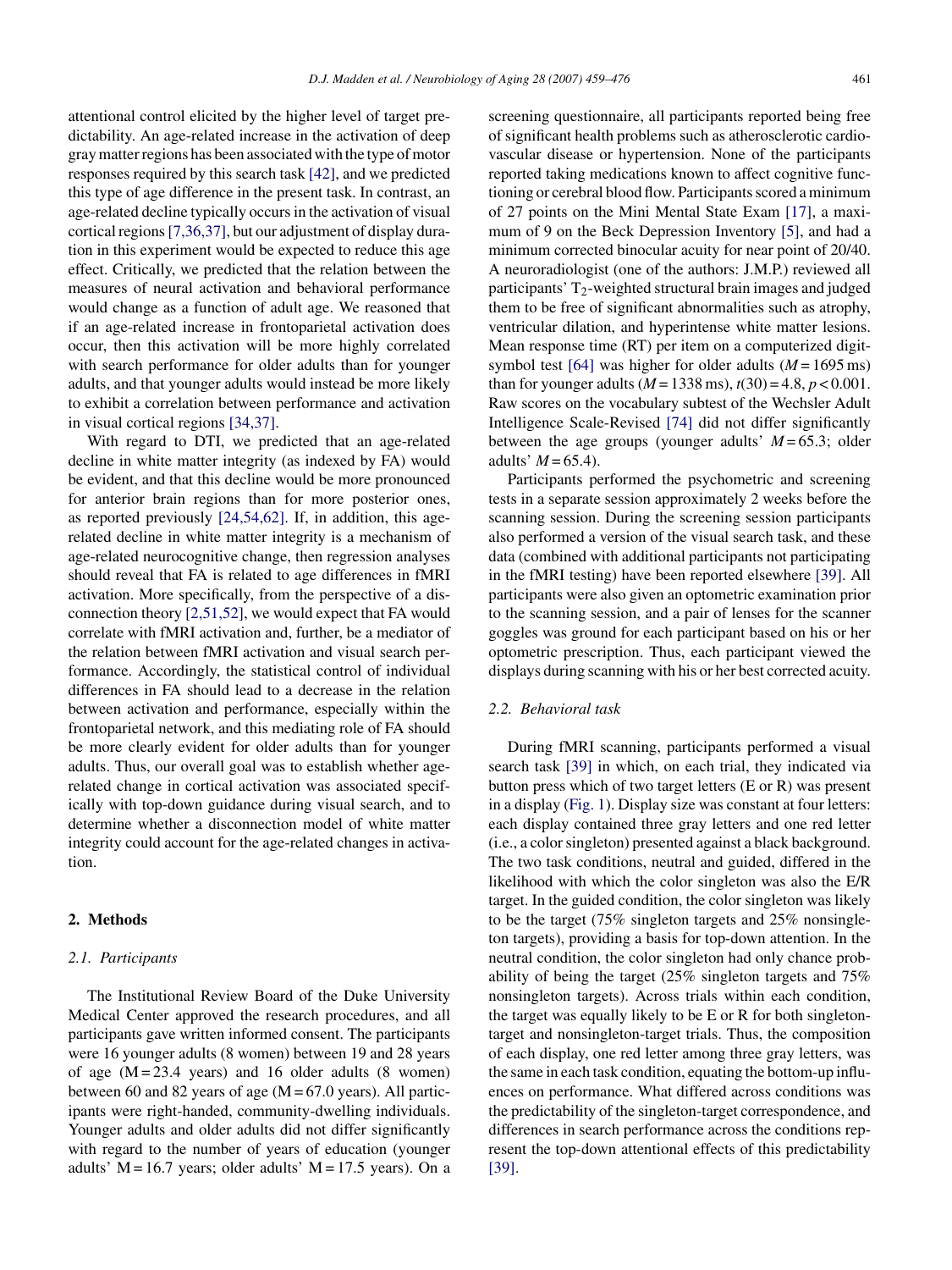<span id="page-3-0"></span>

Fig. 1. Sequence of events on individual trials in the visual search task. On each trial, participants viewed a display containing three gray letters and one red letter (a color singleton). Participants made a two-choice response regarding which one of two targets (E and R) was present in the display. The singleton is represented in the figure by the outline font. Within each block of trials (varied across scanner runs) the probability that the singleton was the target was either low (25%; neutral condition) or high (75%; guided condition).

On each trial, the distractor letters were selected without replacement from the set, F, H, K, N, P, S, T, and X. The display items were arranged in a circle with six equidistant positions at 12, 2, 4, 6, 8, and 10 o'clock. Two diametrically opposite positions (e.g., 12 and 6 o'clock) were randomly chosen to be filled with a gray outline square that was approximately the size of a letter. The total duration of visual stimulation per trial was the same (2000 ms) for both age groups. As in the previous behavioral study using this task [\[39\], w](#page-17-0)e set the duration of the letter display at 1000 ms for younger participants and 1500 ms for older participants, to provide some compensation for age-related slowing of visual processing. Following the letter display, a mask of six pound signs (#) was presented at the six display locations, with a duration of 1000 ms for younger adults and 500 ms for older adults, yielding the 2000 ms total duration of visual events. Before the beginning of the next trial, a blank screen was presented for 500, 1000, or 1500 ms (each with 33% probability), and thus the average trial duration was 3 s.

Our goal was to examine age-related changes in top-down attention under conditions that minimized the age differences in bottom-up processing, and thus we provided older adults with additional time to view the letter displays. When display duration is held constant, task-related activation in visual cortical regions is typically lower for older adults than for younger adults, reflecting this age difference in bottom-up activation [\[7,36,37\].](#page-16-0) Using different display durations for younger and older adults raises the possibility that different search processes may be invoked in relation to display duration. Our interest here, however, was in the interactions between age group and task condition, which are independent of duration because the duration was identical for the neutral and guided conditions [\[7\].](#page-16-0) Although using the same duration for the two age groups may appear to be preferable, this solution is also imperfect. As a result of age-related slowing of information processing [\[38,63\],](#page-17-0) older adults are obtaining less visual information per unit time than younger adults, so that what is ostensibly the same duration for the two age groups is in fact a shorter duration for older adults.

Participants were told that the most efficient way to perform the search task was to maintain fixation at the center of the display, although eye movements were not recorded, and saccades may have occurred during the display presentation. The neural activation associated with attending covertly to peripheral display locations overlaps substantially with the activation for executing a saccade [\[11,23,50\], a](#page-16-0)nd we did not attempt to separate these processes in this context. Activation of the frontal eye field, for example, can occur in association with covert attentional shifts even when eye movement recording indicates no detectable change in eye position, whereas overt eye movement additionally leads to activation in primary visual (cuneus) and association visual cortical regions [\[14,19\].](#page-16-0) Top-down attention as measured here likely involves the combined effects of covert attentional orienting and the planning and execution of eye movements.

#### *2.3. Imaging data acquisition*

Scanning was conducted on a 1.5 T GE NVi SIGNA scanner with 41 mT/m gradients for fast image acquisition. Head motion was minimized with a vacuum-pack system that was molded to fit each participant. The following types of images were acquired, in the same order for all participants: sagittal localizer, T<sub>1</sub>-weighted, T<sup>\*</sup><sub>2</sub>-weighted (functional), spoiled gradient recalled (SPGR), DTI, and  $T_2$ -weighted. The high resolution SPGR sequence was obtained for assistance in defining anatomical ROIs.

The 2D  $T_1$ -weighted images were 21 contiguous nearaxial slices parallel to the anterior–posterior commissure (AC–PC) plane, 5 mm thick, with no interslice gap. The  $T_1$ -weighted imaging used a gradient-echo sequence with TR/TE = 450/3.5 ms, flip angle =  $90^\circ$ , 256  $\times$  256 image matrix, and in-plane resolution =  $0.94$  mm<sup>2</sup>.

The  $T_2^*$ -weighted functional images, sensitive to the blood–oxygen-level dependent (BOLD) signal, were acquired at the same slice locations as the 2D  $T_1$ -weighted images (i.e., 21 contiguous slices parallel to AC–PC, each 5 mm thick). The functional scans used a spiral-out gradientecho sequence, with TR/TE =  $1500/40$  ms, flip angle =  $90^\circ$ ,  $64 \times 64$  image matrix, and in-plane resolution = 3.75 mm<sup>2</sup>.

The DTI sequence included four signal averages, each acquiring 27 contiguous near-axial slices, parallel to AC–PC, 6 mm thick. Diffusion was measured in six directions, plus one image with no diffusion weighting [\[3\].](#page-16-0) The actual gradient strengths were adjusted for each direction to yield the desired *b*-value. Diffusion tensor imaging used a spin echo echo-planar sequence, with  $TR/TE = 12,000/82$  ms, flip angle =  $90^\circ$ , *b* = 1000 s/mm<sup>2</sup>, 128 × 128 image matrix, and in-plane resolution =  $1.88$  mm<sup>2</sup>.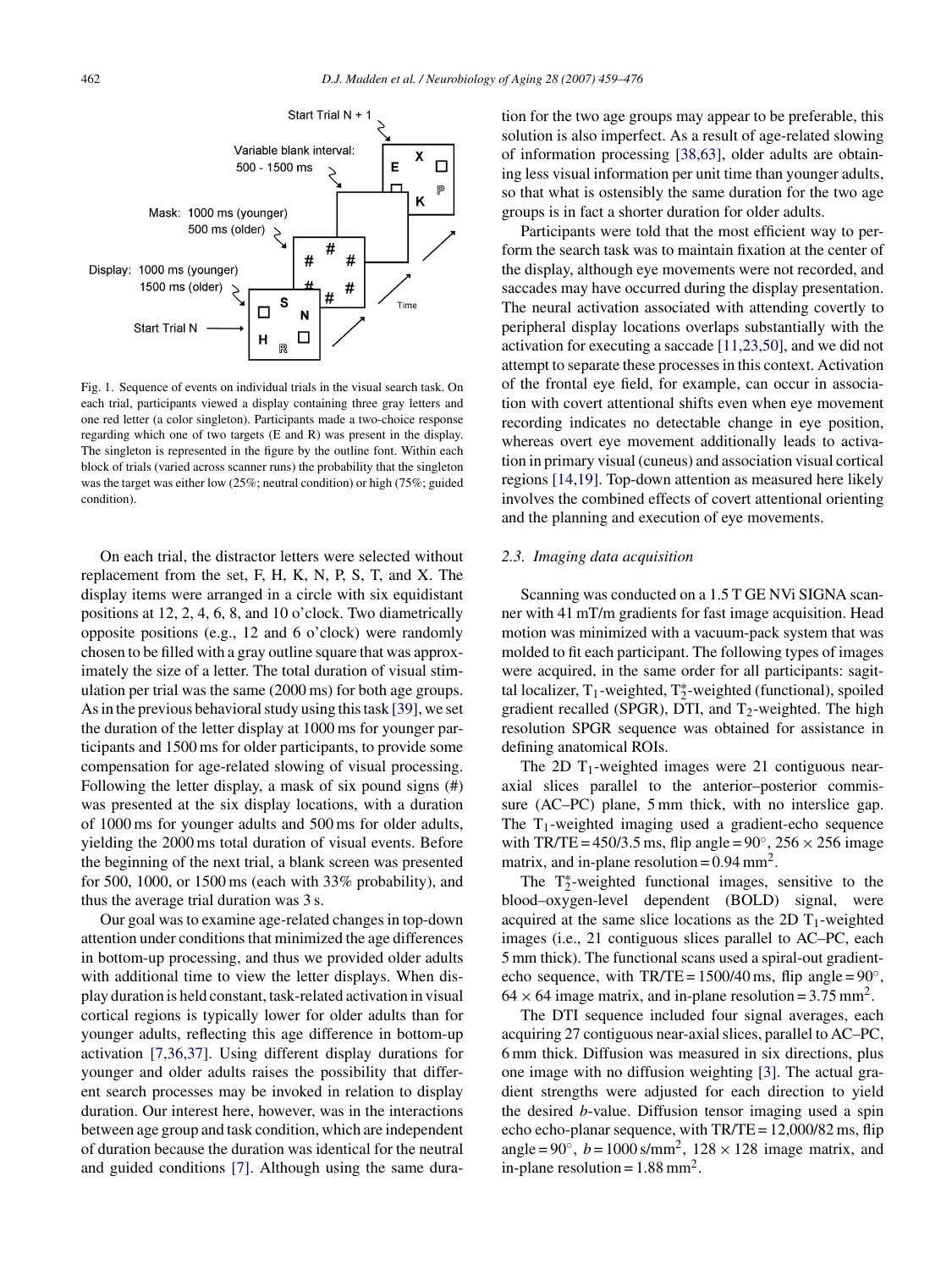

Fig. 2. fMRI event-related design. Each scanner run comprised either neutral or guided condition trials. The run contained 72 visual search trials: 6 task-fixation sequences, with each set of 12 task trials (36 s) followed by a 19.5 s fixation period. The figure illustrates a guided condition run; locations of individual trials in the task period are represented by arrows. The interval between individual trials was jittered to increase the temporal resolution of the estimated HDR.

#### *2.4. Event-related fMRI design and procedure*

There were six functional imaging runs. We used an eventrelated design in which each scanner run contained both on-task and off-task (fixation) periods, with individual trials occurring at varying intervals during the task period. The first four images of each scanner run were discarded from functional analyses to allow longitudinal magnetization to stabilize. During the following two TRs, an instruction screen informed participants as to whether the upcoming trials were guided ("Target likely red") or neutral ("Target unlikely red"). Following the instruction screen, each scanner run contained six task-fixation sequences, illustrated in Fig. 2. Each task period was 24 TRs (36 s), including 12 visual search trials of 2 TRs each, yielding 72 task trials per run. These 72 trials contained 54 singleton targets and 18 nonsingleton targets in the guided condition, and 18 singleton targets and 54 nonsingleton targets in the neutral condition. The pseudorandom variation in the intertrial interval (blank screen) among three values: 500, 1000, and 1500 ms ([Fig. 1\),](#page-3-0) provided a jitter in the display onset relative to the TR, thus increasing the temporal resolution of the estimated hemodynamic response (HDR). The 24 TR task period was followed by a central fixation cross, which did not require a response, presented for 13 TRs (19.5 s). A new task sequence began following this 13 TR period.

Neutral and guided task conditions were presented in alternating scanner runs (three for each task condition), which provided 162 singleton-target trials and 54 nonsingletontarget trials in the guided condition, and 54 singleton-target trials and 162 nonsingleton-target trials in the neutral condition. Two block orders were constructed that counterbalanced the serial position of individual trial blocks. Block order and response order (i.e., the assignment of target letters to

response buttons) were counterbalanced across participants within each age group.

Within each block, the order of the target types (singleton target, nonsingleton target) was randomized, with the following constraints. In the neutral task condition, for both singleton-target and nonsingleton-target trials, the current trial was followed by a nonsingleton-target trial with a probability of approximately 67%, with the remaining instances being either singleton-target trials or fixation periods. Similarly, in the guided condition, the current trial was likely to be followed by a singleton target with a probability of approximately 67%. There were no more than nine successive targets of the same type (singleton target, nonsingleton target) in any block. The duration of each intertrial interval was randomized, with the constraint that within both neutral and guided task conditions, approximately 33% of the targets of each target type (singleton target, nonsingleton target) were preceded by each of the three intertrial intervals (500, 1000, and 1500 ms).

The displays were projected from behind the scanner onto a liquid crystal display, and participants viewed the displays through goggles with attached mirrors. Participants responded by pressing two buttons on a fiber optic response box, using their left and right index fingers. Participants were encouraged to respond quickly and accurately. They first performed one block of 36 practice trials during collection of the anatomical images, which were not analyzed, followed by six blocks of 72 test trials corresponding to the six fMRI scanning runs.

#### *2.5. fMRI data*

Preprocessing of the fMRI data included correction for head motion and temporal order of slice acquisition within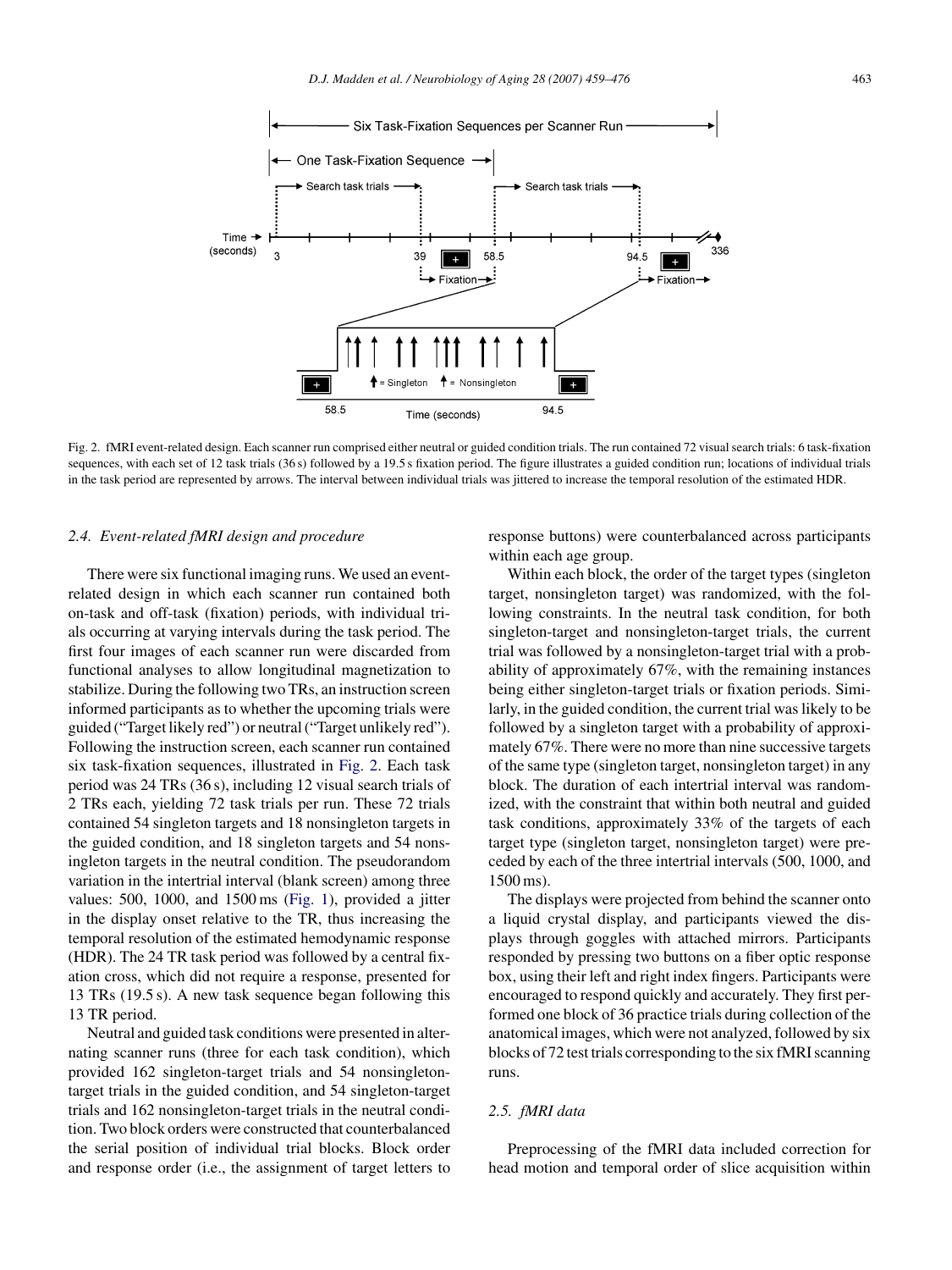<span id="page-5-0"></span>Table 1 Gray matter regions of interest

| <b>ROI</b>       | Max. slice     | BA        | Region size (voxels) |              |  |
|------------------|----------------|-----------|----------------------|--------------|--|
|                  |                |           | Younger adults       | Older adults |  |
| Frontal          |                |           |                      |              |  |
| <b>RAC</b>       | 5              | 24/32     | 92(29)               | 104(33)      |  |
| CAC              | $\mathfrak{2}$ | 24/32     | 76(25)               | 61(18)       |  |
| FEF+             | 4              | 6         | 102(20)              | 111(22)      |  |
| <b>MFG</b>       | 11             | 8/9/10/46 | 907 (159)            | 834(125)     |  |
| Deep gray matter |                |           |                      |              |  |
| CAU              | 4              |           | 58(18)               | 48(9)        |  |
| PUT              | 3              |           | 90(28)               | 65(21)       |  |
| THA              | 3              |           | 163(46)              | 157(37)      |  |
| Occipital        |                |           |                      |              |  |
| <b>CUN</b>       | 9              | 17/18/19  | 343 (107)            | 365(75)      |  |
| LOG              | 6              | 18/19     | 499(119)             | 530(106)     |  |
| <b>FFG</b>       | $\overline{c}$ | 36/37     | 170(49)              | 177(74)      |  |
| Parietal         |                |           |                      |              |  |
| ANG              | 6              | 39        | 461 (105)            | 440(123)     |  |
| <b>SMG</b>       | 7              | 40        | 495 (112)            | 458 (134)    |  |
| <b>SPL</b>       | 8              | 7         | 463(111)             | 463 (99)     |  |

*Note*: Imaging slices were near-axial oblique, 5 mm thick, parallel to AC–PC. ROI, region of interest. Max. slice, maximum number of slices included in ROI. BA, Brodmann areas included in ROI. Region size is mean number of voxels across participants; standard deviations are in parentheses. See [Fig. 3](#page-6-0) legend for ROI labels.

a TR, using SPM99 software [\(www.fil.ion.ucl.ac.uk/spm](http://www.fil.ion.ucl.ac.uk/spm)). Neither additional spatial smoothing nor normalization was performed, and subsequent analyses of the BOLD signal changes were performed using custom MATLAB (Mathworks, Natick, MA) scripts, applied to anatomically defined ROIs for individual participants.

There were 13 ROIs for the fMRI data, which were drawn manually on individual slices of the near-axial  $T_1$  images for each participant, using the sagittal and coronal views of the 3D SPGRs for additional guidance. Anatomical landmarks were identified by reference to an atlas with 1 mm axial MR slices [\[15\].](#page-16-0) Location and size of the regions are presented in Table 1, and examples of individual MR slices for the ROIs are presented in [Fig. 3. T](#page-6-0)his figure illustrates each ROI on one slice, although in practice each ROI spanned 2–11 slices (see Table 1). Similarly, [Fig. 3](#page-6-0) illustrates each ROI in one hemisphere, to allow inspection of the anatomy in the homologous hemisphere, but in practice all ROIs were drawn in both hemispheres.

We chose four sets of regions that, based on previous neuroimaging studies of visual attention [\[12,18,28,31,77\],](#page-16-0) should capture the major contributions of top-down attentional control, visual processing, and response preparation: (i) frontal regions, including the rostral portion of the anterior cingulate, caudal portion of the anterior cingulate, middle frontal gyrus, and frontal eye field; (ii) deep gray matter structures, including the caudate, putamen, and thalamus; (iii) occipital regions, including the cuneus, fusiform gyrus, and lateral occipital gyri; (iv) parietal regions, including the angular gyrus, supramarginal gyrus, and superior parietal lobule.

In the frontal ROIs, the middle frontal gyrus was drawn using the superior frontal sulcus, inferior frontal sulcus, and (on superior slices) the precentral sulcus as major landmarks. The rostral anterior cingulate ROI included the portion of the cingulate gyrus anterior to the genu of the corpus callosum, whereas the caudal anterior cingulate ROI included more superior and posterior aspects of the anterior cingulate gyrus. The frontal eye field was identified as an area in the banks of the lateral precentral sulcus [\[35,59\].](#page-16-0) Although this premotor region likely resides in Brodmann area (BA) 6, just posterior to the location of the classical frontal eye field, BA 8 [\[6,29,33\],](#page-16-0) the BA 6 region exhibits the highest concordance of activation across human neuroimaging studies of oculomotor control [\[23\].](#page-16-0) In the occipital ROIs, the cuneus was drawn using the calcarine and parieto-occipital sulci as the primary landmarks. The lateral occipital gyri were drawn to include those gyral structures between the cuneus and the anterior–lateral boundary of the occipital lobe. The fusiform (occipitotemporal) gyrus was drawn using the collateral sulcus as the medial boundary. In the parietal ROIs, the primary landmarks were the ascending segment of the superior temporal sulcus (for the angular gyrus) and the intra-parietal sulcus (for the superior parietal lobule). The supramarginal gyrus was drawn caudally to the postcentral gyrus, using the ascending ramus of the lateral fissure as a principal sulcal landmark.

A team of two trained operators outlined frontal and deep gray matter regions; another team of three operators outlined parietal and occipital regions. Operators within each team were assigned equal numbers of image volumes from younger and older participants but were blinded to participant age. The spatial overlap between ROIs for these shared participants served as a measure of consistency among operators, expressed as the percentage of common voxels [\[10,42,49\].](#page-16-0) Before operators drew regions on nonshared participants, we determined that the percentage of spatially overlapping voxels on a set of shared images reached at least 80% for each team. The ROI size, in terms of number of voxels, was generally lower for older adults than for younger adults (Table 1), but the age difference was not statistically significant for any of the ROIs.

The  $T_1$  images and ROIs were coregistered to the functional images using SPM99 software. Coregistered volumes were visually inspected and corrected as necessary. A low-pass filter was applied to the  $T_2^*$  images around the event frequency of 0.33 Hz to remove periodic effects of the task itself, independent of task conditions. To reduce variability in the time course data, we excluded from further analysis the TRs corresponding to incorrect responses [\[48\].](#page-17-0)

# *2.6. DTI data*

The DTI images were processed using custom MATLAB scripts that calculated the diffusion tensor eigenvalues (*D*1, *D*2, and *D*3) in each voxel. The FA values were calculated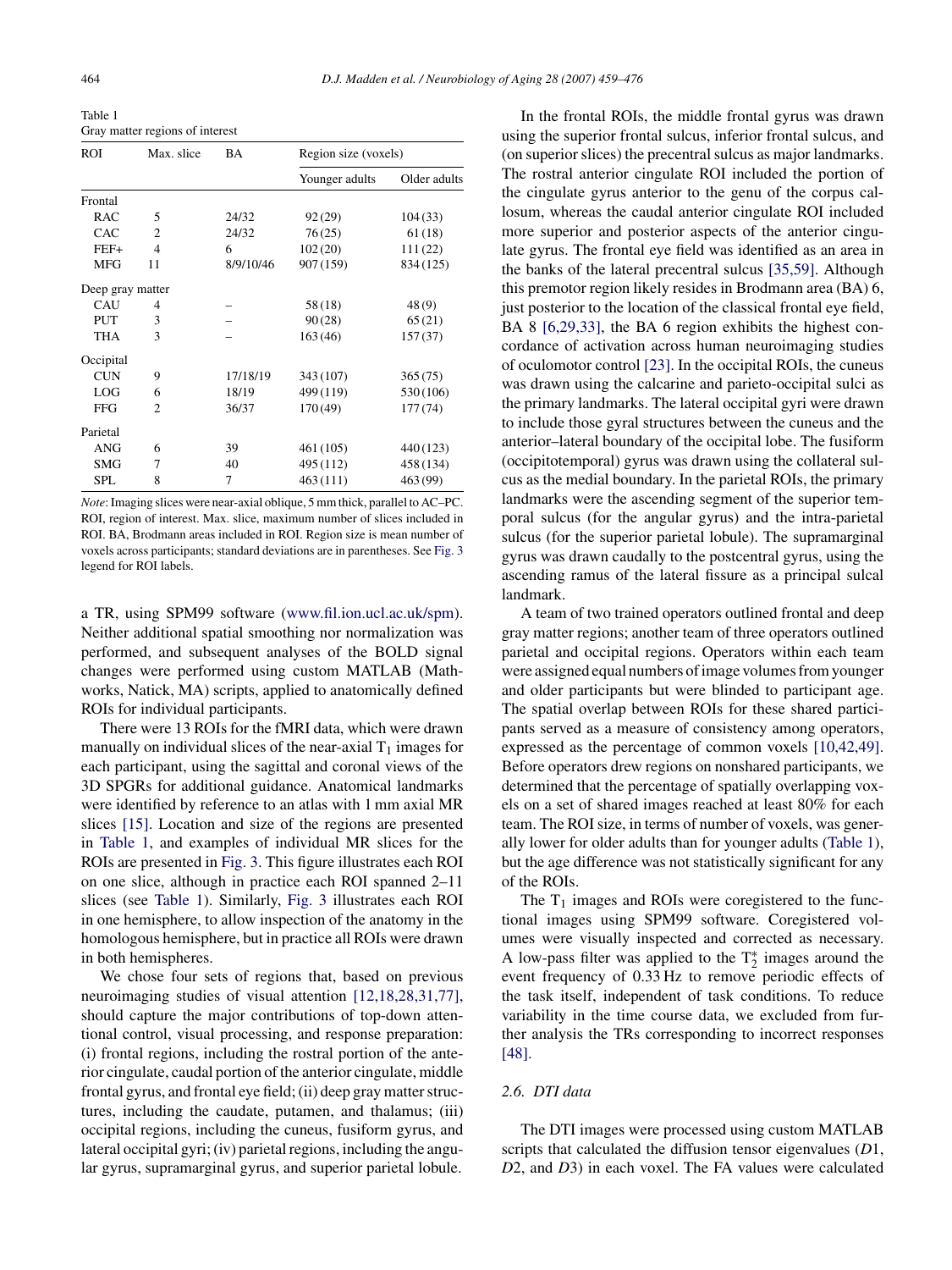# **Frontal**

<span id="page-6-0"></span>

Fig. 3. Examples of gray matter ROIs. For each ROI, an example is displayed of one representative T1-weighted MR slice, with *Z* value (in mm) for location of this slice relative to the AC–PC plane. Only the left hemisphere ROIs are illustrated, but all ROIs were drawn in both hemispheres. Although only one slice is illustrated, each ROI could include multiple slices (see [Table 1\),](#page-5-0) and the ROIs were defined for each participant individually. RAC, rostral portion of anterior cingulate; CAC, caudal portion of anterior cingulate; FEF+, frontal eye field; MFG, middle frontal gyrus; CAU, caudate; PUT, putamen; THA, thalamus; CUN, cuneus; FFG, fusiform gyrus; LOG, lateral occipital gyri; ANG, angular gyrus; SMG, supramarginal gyrus; SPL, superior parietal lobule. We use the label FEF+ to distinguish our ROI in BA 6 from the frontal eye field defined classically in BA 8 [\[29\].](#page-16-0)

from Eq. (1):  
\n
$$
[(3/2)((D1 - Dav)^2 + (D2 - Dav)^2
$$

$$
FA = \frac{+(D3 - Dav)^{2})^{1/2}}{DM},
$$
 (1)

where  $Dav = (D1 + D2 + D3)/3$  and  $DM = (D1^2 + D2^2)$  $+ D3^2$ <sup>1/2</sup>.

White matter ROIs were drawn directly on individual tensor image slices for each participant, following the methods used with the fMRI data (see [Table 2\).](#page-7-0) Due to the inherent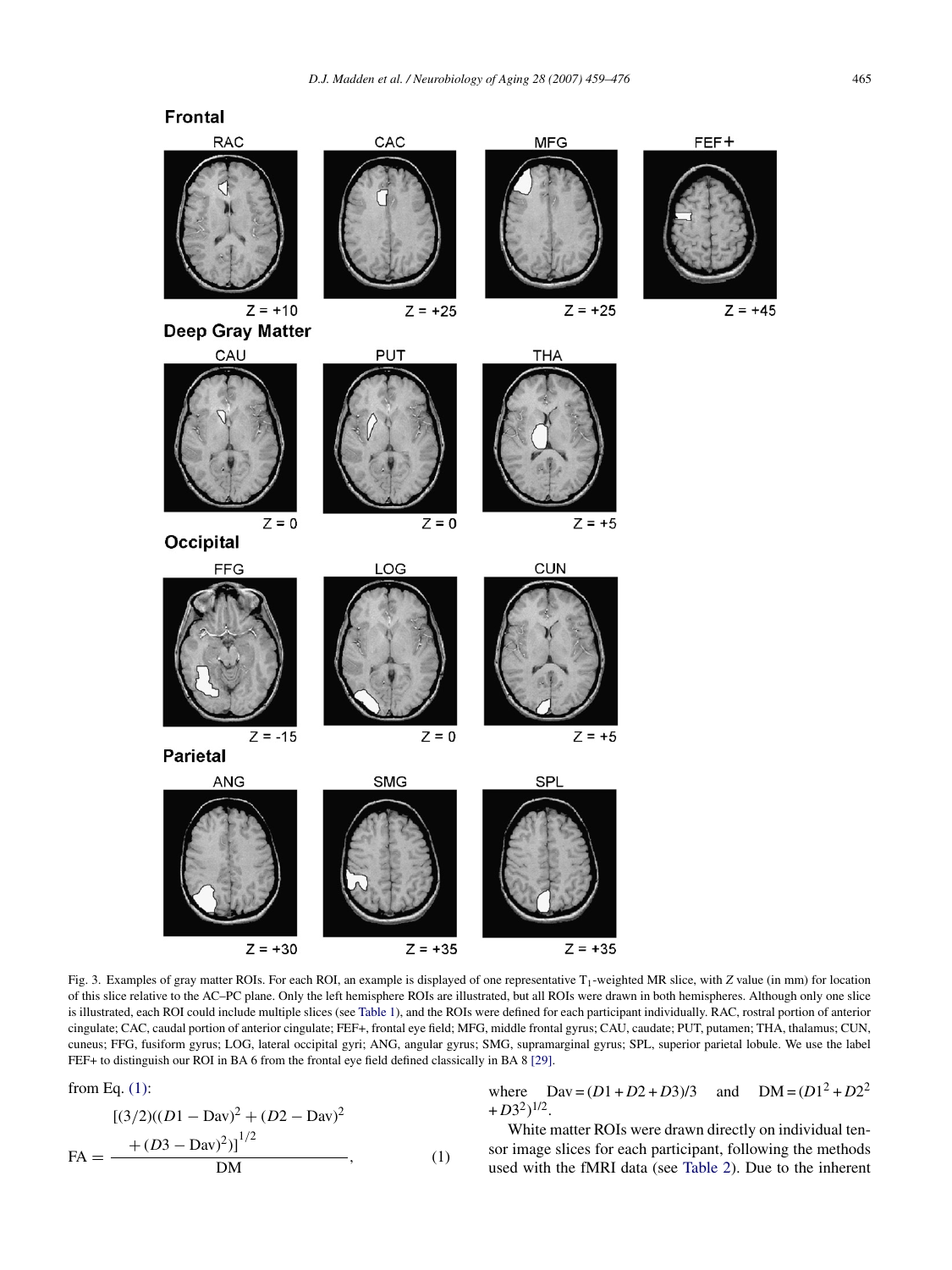<span id="page-7-0"></span>Table 2 White matter regions of interest

| <b>ROI</b>        | Max. slice | Region size (voxels) |              |  |  |
|-------------------|------------|----------------------|--------------|--|--|
|                   |            | Younger adults       | Older adults |  |  |
| Genu <sup>*</sup> | 4          | 107(38)              | 83(26)       |  |  |
| Splenium          | 4          | 110(53)              | 118(58)      |  |  |
| $SFG^*$           | 3          | 195(69)              | 122(44)      |  |  |
| $PCF^*$           | 3          | 239(81)              | 173(53)      |  |  |
| ALC               | 3          | 65(15)               | 62(21)       |  |  |
| PV                | 4          | 284(80)              | 243(72)      |  |  |
| <b>FFG</b>        | 3          | 253(73)              | 275 (88)     |  |  |
| $PAR^*$           | 3          | 1132(265)            | 873 (289)    |  |  |

*Note*: Imaging slices were near-axial oblique, 6 mm thick, parallel to AC–PC. Max. slice, maximum number of slices included in ROI. ROI, region of interest. Region size is mean number of voxels across participants; standard deviations are in parentheses. See Fig. 4 legend for ROI labels.

Age group difference in region size significant at  $p < 0.05$ .

distortion of the tensor images it was not possible to coregister them to the  $T_1$ -weighted series, but the  $T_1$ -weighted and SPGR images were used for additional guidance in drawing the white matter ROIs.

The eight white matter ROIs, illustrated in Fig. 4, were selected to target components of white matter pathways relevant for the gray matter ROIs, though (given the resolution available in the DTI images) not necessarily with a pointto-point correspondence with the gray matter ROIs. These included: (i) four relatively anterior regions, including the genu of the corpus callosum, frontal white matter just lateral to the genu (pericallosal frontal), white matter within the superior frontal gyrus, and the anterior limb of the internal capsule; (ii) four relatively posterior regions, including the splenium of the corpus callosum, medial occipital white matter (posterior visual), white matter associated with the fusiform gyrus, and parietal white matter. Before drawing the regions, operators set the maximum FA to a low value (0.30), so that all voxels with values greater than this criterion were saturated and appeared homogeneously as pure white. This procedure helped minimize the influence of voxels with higher FA values on the definition of the shape of the ROI. No thresholding was performed on the extraction

of FA within the ROIs. A team of two operators drew the parietal region and a team of five operators drew the other seven ROIs. Prior to drawing ROIs independently, operators within each team attained at least 80% overlap of voxels.

The genu and splenium of the corpus callosum and the anterior limb of the internal capsule were clearly visible on the  $T_1$ -weighted images, and thus standard anatomical landmarks were used to define these regions. The pericallosal frontal and superior frontal gyrus ROIs were defined on image slices containing the genu of the corpus callosum. The pericallosal ROI targeted the anterior centrum semiovale, where fibers of passage associated with dorsal prefrontal cortical areas and related subcortical structures would be expected to course. This ROI was bounded by gray matter at the fundi of frontal sulci anteriorly and laterally (it did not sample subcortical white matter within frontal gyri), by the anterior horn of the lateral ventricles medially, and by insular cortex posteriorly. The superior frontal gyrus ROI was drawn generally on the same slices as the pericallosal ROI, comprising the white matter between the latter region and the gray matter of the superior frontal gyrus. The fusiform ROI was drawn on slices inferior to the thalamus, targeting the medially located white matter associated with the fusiform gyrus, with the parieto-occipital sulcus as its posterior boundary. The posterior visual ROI was defined in slices that contained the thalamus. This ROI targeted the medially located white matter associated with the cuneus and occipital gyri, with the parieto-occipital sulcus as its anterior boundary. The inferior limit of the parietal ROI was the most superior slice on which the ventricles were visible. This ROI was bounded anteriorly by extending an imaginary line parallel from the fundus of the central sulcus and posteriorly by the parieto-occipital sulcus. We sampled white matter within this area, avoiding the splenium of the corpus callosum. Tests of age group differences in the number of voxels per region yielded significant effects for the genu,  $t(30) = 2.09$ ,  $p < 0.05$ , pericallosal frontal region,  $t(30) = 2.77$ ,  $p < 0.01$ , superior frontal gyrus,  $t(30) = 3.58$ ,  $p < 0.001$ , and the parietal region,  $t(30) = 2.64$ , *p* < 0.01, all of which exhibited an age-related decline in white matter ROI size (Table 2).



Fig. 4. Examples of white matter ROIs. The ROIs were drawn on diffusion tensor images set at a lower maximum image intensity. Although only one image slice is illustrated, each ROI could include multiple slices (see Table 2), and the ROIs were defined for each participant individually. *Z*, millimeters above the AC–PC plane; FFG, fusiform gyrus; PV, posterior visual region; SFG, superior frontal gyrus; PCF, pericallosal frontal region; genu, genu of corpus callosum; ALC, anterior limb of internal capsule; splenium, splenium of corpus callosum; PAR, parietal.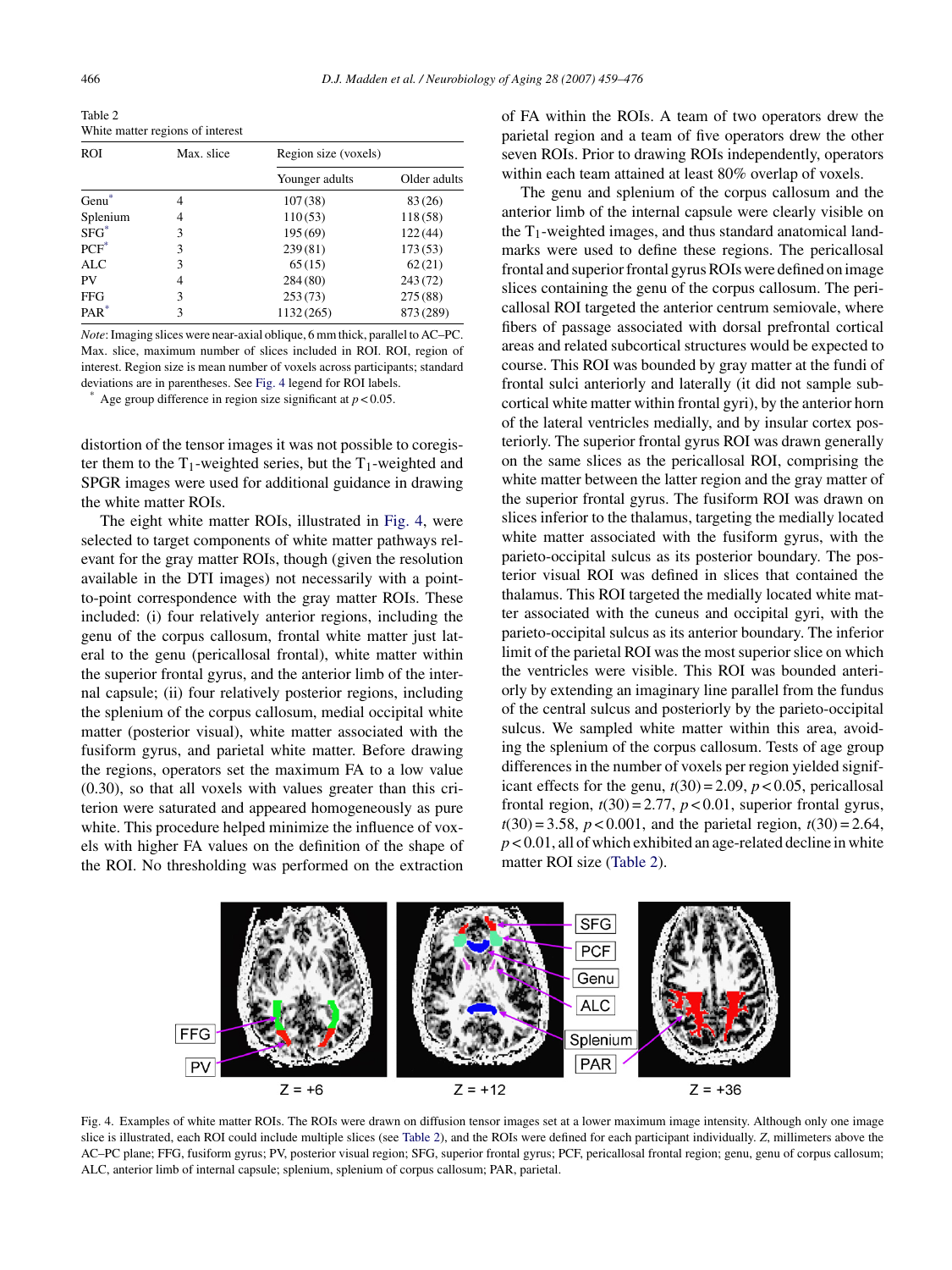## *2.7. Magnitude and spatial extent of event-related activation*

The time series for event-related effects were linearly detrended to remove drift effects across the task period. We calculated averaged voxelwise epochs for each combination of participant, condition (neutral versus guided), target type (singleton versus nonsingleton), and hemisphere (left versus right), using custom MATLAB tools. Each averaged epoch spanned 12 TRs (18 s), including the three image volumes preceding the trial onset and the nine volumes following trial onset. The average response on the first four volumes served as a pre-event baseline of activity during the task period. The percentage signal change, relative to this baseline, was calculated for each volume of the epoch.

We correlated the averaged time series for each voxel with an empirical reference waveform [\[27\]](#page-16-0) that represented the time course of the average event-related HDR observed in the present study. Thresholding was performed using *t* statistics derived from the resulting correlation coefficients by creating separate spatial maps for voxels activated by each of the four combinations of task condition and target type. Voxels whose correlations with the reference waveform met a *p* < 0.10 threshold were included in each map. We adopted a relatively liberal threshold at this early stage (i.e., prior to the task condition analyses), because the goal was to eliminate only those voxels that were not active in some biologically plausible way. The four maps were then combined into a final map of voxels activated by any of the four combinations of condition and target type. This thresholding ensured that voxels without systematic responses to any of the trial events did not contribute noise to the average HDRs for each ROI.

To obtain the HDR curve we connected the average percentage change values of suprathreshold voxels as a function of TR; no curve fitting was performed. The dependent variable representing the magnitude of activation was the area under the HDR curve. We obtained this latter measure by obtaining the area under each pair of adjacent points on the HDR curve and summing the results. The area under the curve measure did not include deactivations (i.e., decreases in activation relative to the fixation baseline level).

We also determined the spatial extent of activation, by obtaining the percentage of voxels above threshold at  $p < 0.05$ for each ROI, based on the *t* statistics for the correlation with the reference waveform.

#### *2.8. Statistical analyses*

Preliminary analyses of the magnitude of event-related activation (area under the HDR curve) indicated that there were few significant (or interpretable) effects of left versus right cerebral hemisphere. The independent variable of hemisphere was consequently dropped, and we present the

results averaged over hemisphere. The independent variables in the event-related analyses were age group, task condition, and target type. All of the independent variables except age group were within-subjects. Top-down attentional effects were represented by significant changes in task performance and activation associated with the guided condition, relative to the neutral condition.

We divided the gray matter ROIs into four groups corresponding to their anatomy: frontal, deep gray matter, occipital, and parietal. To control for multicollinearity among the variables, and to protect against Type I error, we performed multivariate analysis of variance (MANOVA) for the HDR magnitude within each group of ROIs [\[69\].](#page-17-0) Univariate tests of the independent variables, for an individual ROI, were conducted only when the corresponding MANOVA effect (Wilks' Lambda) for the regional group was significant at  $p < 0.05$ .

Using a similar approach, we analyzed the eight white matter ROIs by two separate MANOVAs, one on the relatively anterior regions (genu, pericallosal frontal, superior frontal gyrus, and anterior limb of internal capsule), and one on the relatively posterior regions (splenium, posterior visual, fusiform, parietal). The dependent variable in this case was the average FA within each ROI, and univariate tests of the age group effect were conducted only when the MANOVA effect was significant.

#### **3. Results**

#### *3.1. Visual search performance*

Response time and error rate in the visual search task are presented in [Table 3.](#page-9-0) Error rate was low and did not differ significantly as a function of age group (younger adults  $M = 2\%$ ; older adults  $M = 1\%$ ). In the analysis of RT for correct responses, we obtained the median RT for each participant in each combination of task condition and target type. Univariate analysis of variance (ANOVA) conducted on these RT data, with the between-subjects variable of age group and the within-subjects variables of condition and target type, yielded significant main effects for all three variables. The mean of the median RTs was higher for older adults ( $M = 848$  ms) than for younger adults (*M* = 654 ms), *F*(1, 30) = 50.51, *p* < 0.0001, higher for the guided condition  $(M = 757 \text{ ms})$  than for the neutral condition ( $M = 744$  ms),  $F(1, 30) = 5.08$ ,  $p < 0.05$ , and higher for nonsingleton targets  $(M = 808 \text{ ms})$  than for singleton targets (*M* = 694 ms), *F*(1, 30) = 103.0, *p* < 0.0001. The interactions of age group  $\times$  target type,  $F(1, 30) = 6.40$ ,  $p < 0.05$ , condition  $\times$  target type,  $F(1, 30) = 156.85$ ,  $p < 0.0001$ , and age group  $\times$  condition  $\times$  target type,  $F(1, 30) = 23.07$ ,  $p < 0.0001$ , were also significant.

To examine the interaction effects in the RT data, we analyzed the target type effect, defined as the percentage difference in RT between singleton and nonsingleton targets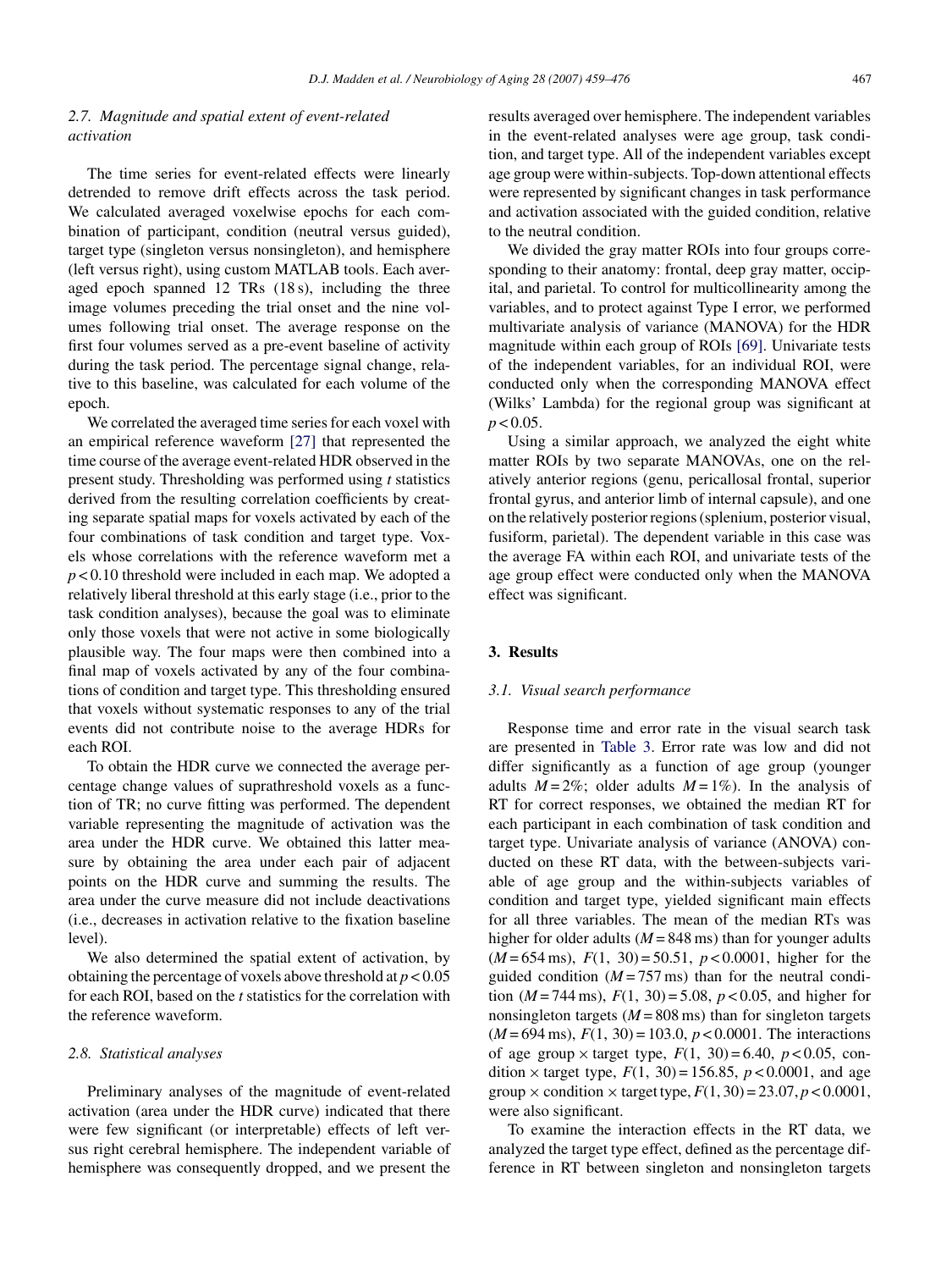<span id="page-9-0"></span>

| Table 3                                                                                       |
|-----------------------------------------------------------------------------------------------|
| Performance in visual search task as a function of age group, task condition, and target type |

| $\overline{\phantom{a}}$ |                |              |                |              |  |
|--------------------------|----------------|--------------|----------------|--------------|--|
| Condition                | Response time  |              | Error rate     |              |  |
|                          | Younger adults | Older adults | Younger adults | Older adults |  |
| Neutral                  |                |              |                |              |  |
| Singleton targets        | 627(40)        | 819(111)     | 2.08(4.11)     | 1.74(2.48)   |  |
| Nonsingleton targets     | 668 (60)       | 863 (107)    | 1.77(2.10)     | 1.12(1.34)   |  |
| Guided                   |                |              |                |              |  |
| Singleton targets        | 595 (32)       | 734(87)      | 1.35(1.45)     | 0.42(0.67)   |  |
| Nonsingleton targets     | 725(77)        | 975 (127)    | 2.31(3.21)     | 1.04(2.24)   |  |

*Note*: Response times are means (across participants) of median values, in ms, for correct responses. Error rate values are mean percentages of incorrect responses. Standard deviations are in parentheses.

(Eq. (2)).

Target type effect = 
$$
\left[\frac{\text{nonsingleton RT} - \text{singleton RT}}{\text{nonsingleton RT}}\right]
$$

$$
\times 100
$$
 (2)

Thus, the target type effect represents the relative difference in RT between singleton and nonsingleton targets, within each task condition, using the nonsingleton-target trials as a baseline.

In the guided condition, there was a substantial effect of target type that was significantly greater for older adults ( $M = 24\%$ ) than for younger adults ( $M = 17\%$ ),  $F(1, \Box)$  $30$ ) = 7.25,  $p < 0.01$ . The corresponding measure in the neutral condition was smaller and comparable for the two age groups (younger adults'  $M = 6\%$ ; older adults'  $M = 5\%$ ),  $F(1,$ 30) < 1.0. These results represent a pattern in which, relative

Table 4 Significant *F* values in analysis of variance of magnitude of fMRI activation to the neutral condition, the guided condition led to both a decrease in RT for singleton targets and an increase in RT for nonsingleton targets. As a result, the difference between the two target types was more prominent in the guided condition than in the neutral condition. This pattern was in addition more pronounced for older adults than for younger adults.

## *3.2. Magnitude of activation*

The significant statistical effects in the event-related analysis of the magnitude of activation are presented in Table 4, and the mean values (averaging left and right hemispheres) are displayed in [Figs. 5 and 6.](#page-10-0) These analyses yielded two main findings. First, there was an age-related increase in activation within the frontoparietal network. The multivariate main effect of age group was significant for the frontal and pari-

|                                                                        | Multivariate effects    | Univariate effects                            |                                                      |                                        |                                       |
|------------------------------------------------------------------------|-------------------------|-----------------------------------------------|------------------------------------------------------|----------------------------------------|---------------------------------------|
| <b>Frontal ROIs</b><br>Age group<br>Condition $\times$ target type     | $4.35***$<br>$23.30***$ | <b>RAC</b><br>88.73***                        | CAC<br>$52.23***$                                    | FEF+<br>$17.89***$<br>$10.25***$       | <b>MFG</b><br>$8.19***$<br>$23.16***$ |
| Deep gray matter ROIs<br>Target type<br>Condition $\times$ target type | $3.61*$<br>$23.14***$   | CAU<br>$\overline{\phantom{0}}$<br>$25.14***$ | <b>PUT</b><br>$\overline{\phantom{0}}$<br>$61.81***$ | <b>THA</b><br>$7.85***$<br>$35.33***$  |                                       |
| Occipital ROIs<br>Condition $\times$ target type                       | $7.73***$               | <b>CUN</b><br>$20.85***$                      | LOG<br>$\overline{\phantom{0}}$                      | FFG<br>$4.11*$                         |                                       |
| Parietal ROIs<br>Age group<br>Condition                                | $4.57***$<br>$3.43*$    | <b>ANG</b><br>$12.11***$<br>$4.12*$           | <b>SMG</b><br>$8.42***$<br>-                         | <b>SPL</b><br>$9.53***$<br>$6.23*$     |                                       |
| Parietal ROIs<br>Target type<br>Condition $\times$ target type         | $9.59***$<br>$5.72***$  | <b>ANG</b><br>$15.23***$                      | <b>SMG</b><br>—<br>$16.09***$                        | <b>SPL</b><br>$15.53***$<br>$12.06***$ |                                       |

*Note*: Values are *F* ratio. For frontal ROIs, multivariate d.f. = 4, 27; for deep gray matter, occipital, and parietal ROIs, multivariate d.f. = 3, 28; for all ROIs, univariate d.f. = 1, 30. Multivariate analyses included data from each ROI as a separate dependent variable. In both the multivariate and univariate analyses, the independent variables were age group (younger vs. older), and task condition (guided vs. neutral). Only correct-response trials were included in the analyses. The dependent variable representing the magnitude of fMRI activation was the area under the HDR curve associated with an average task trial sequence. ROI, region of interest. See [Fig. 3](#page-6-0) legend for ROI labels.

 $p < 0.05$ .

\*\*  $p < 0.01$ .

 $p < 0.001$ .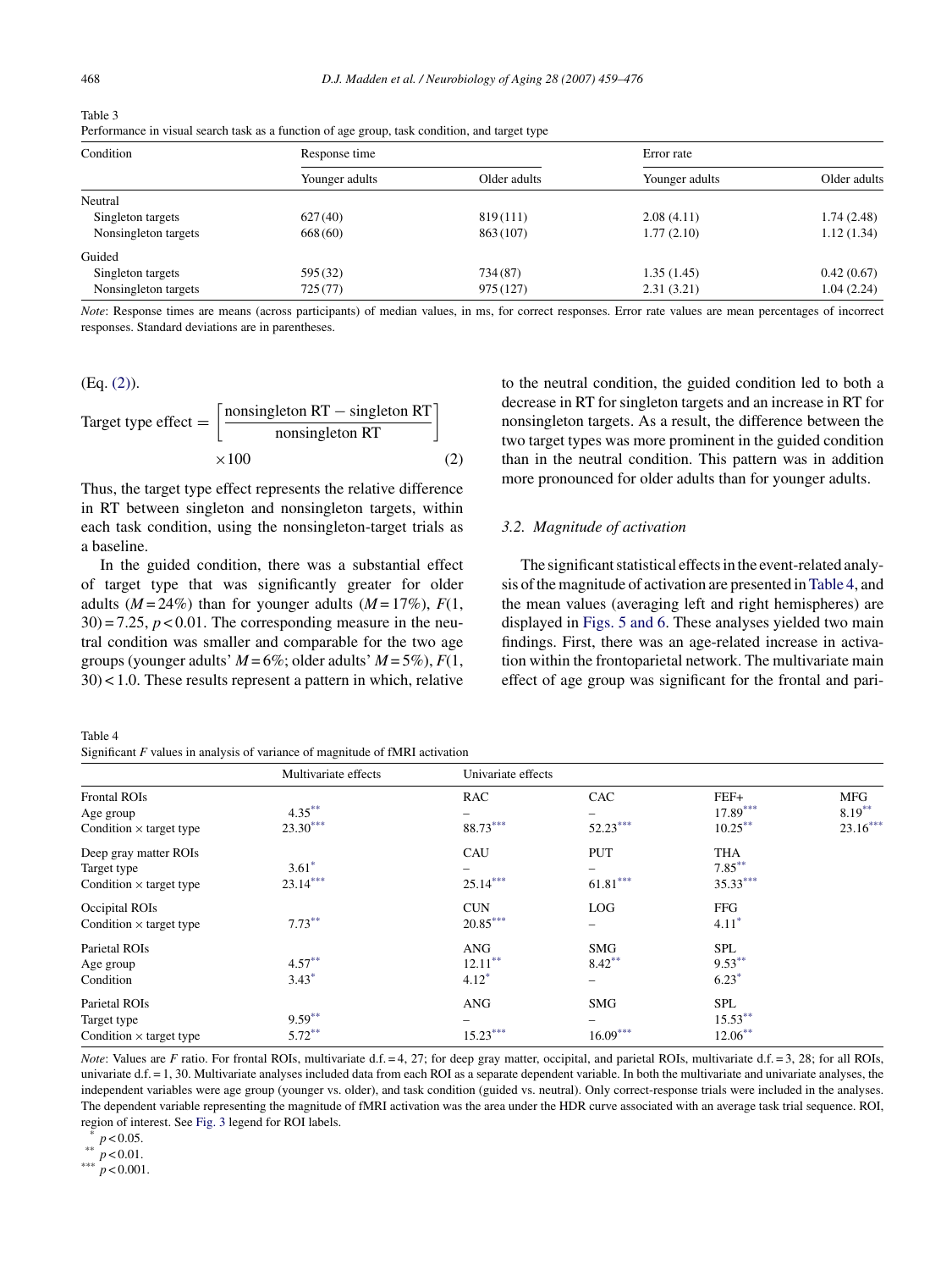<span id="page-10-0"></span>

Fig. 5. Magnitude of event-related fMRI activation for frontal and deep gray matter ROIs. Activation is defined by area under the HDR curve associated with individual trials, as a function of age group (younger, older), task condition (neutral, guided), target type (singleton, nonsingleton), and ROI. Data are presented as means, averaged over left and right hemisphere; error bars represent 1S.E.; ST, singleton target; NST, nonsingleton target. See [Fig. 3](#page-6-0) legend for ROI labels.

etal regions, which was the result of an age-related increase in activation in the frontal eye field, middle frontal gyrus, angular and supramarginal gyri, and superior parietal lobule. Second, activation was associated specifically with the use of top-down attention in the guided condition. The multivariate main effect of task condition was significant only for the parietal regions, as the result of greater activation for the guided condition than for the neutral condition, in the angular gyrus and superior parietal lobule.

Activation related to the singleton and nonsingleton targets also varied across the task conditions. The multivariate main effect of target type was significant within the deep gray matter and parietal regions, reflecting overall higher activation for nonsingleton targets than for singleton targets, in the thalamus and superior parietal lobule. This effect was modulated, however, by the multivariate interaction of condition  $\times$  target type, which was significant for all four sets of ROIs. The corresponding univariate interaction was significant for all of the frontal and parietal regions, for the thalamus within the deep gray matter regions, and for the cuneus and fusiform gyrus within the occipital regions. Simple effect tests conducted for each task condition demonstrated that, for each region associated with a significant univariate effect of target

type, activation was higher for singleton targets than for nonsingleton targets in the neutral condition, whereas activation was higher for nonsingleton targets than for singleton targets in the guided condition.

#### *3.3. Spatial extent of activation*

As a measure of the spatial extent of task-related activation, we calculated the percentage of suprathreshold voxels within each ROI. Averaged across participants, the mean percentage of activated voxels within each combination of ROI, age group, and task condition ranged from 4 to 20% (*M* = 9%). A regression analysis yielded a positive correlation between the spatial extent and activation magnitude values,  $r = 0.31$ ,  $p < 0.01$ , indicating that increases in activation magnitude were generally accompanied by increases in spatial extent. In addition, when a variable was added to the regression model representing the change in the activation-spatial extent correlation as a function of age group (i.e., variables for activation and the age difference in activation as simultaneous predictors of spatial extent), the parameter estimate for the age effect was not significant. These spatial extent data are useful for ensuring that the age group and task condition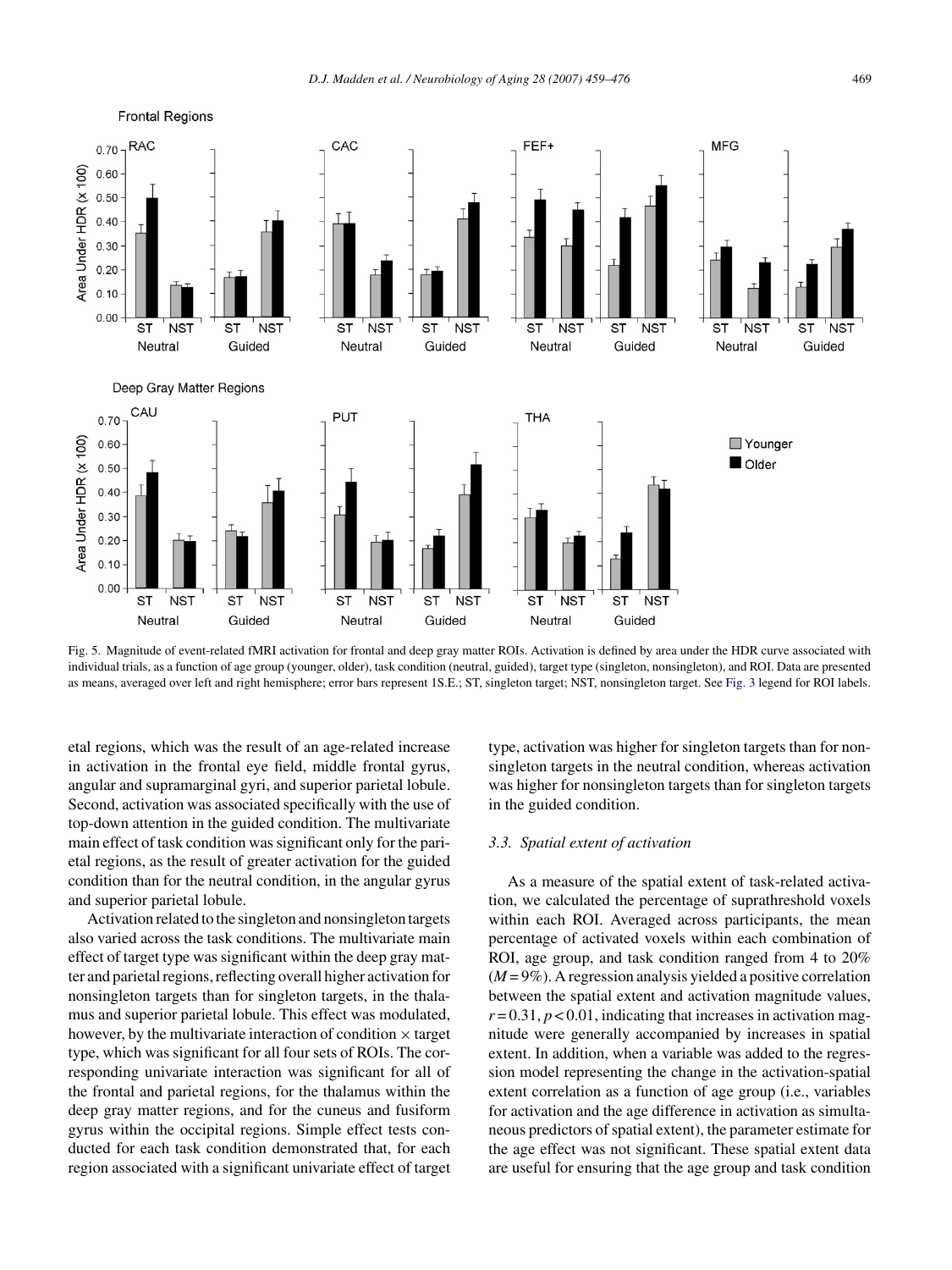

Fig. 6. Magnitude of event-related fMRI activation for occipital and parietal ROIs, as described in [Fig. 5](#page-10-0) legend.

effects in the activation magnitude data are not due to the effects of isolated voxels.

# *3.4. Correlation between activation and task performance*

We examined the correlation between search performance (in terms of the target type effect; Eq.  $(2)$ ) and the magnitude of event-related activation for individual ROIs, within each age group. In the guided condition, three ROIs exhibited a significant correlation between activation on the singletontarget trials and the RT measure (see [Fig. 7\):](#page-12-0) for the frontal eye field, there was a significant activation–RT correlation for older adults,  $r = 0.57$ ,  $p < 0.02$ , but not for younger adults. Similarly, for the superior parietal lobule, there was a significant correlation for older adults,  $r = 0.66$ ,  $p < 0.01$ , but not for younger adults. For the fusiform gyrus, in contrast, there was a significant correlation between activation and RT for younger adults,  $r = 0.52$ ,  $p < 0.05$ , but not for older adults. All three correlations were positive, indicating that increasing activation was associated with a larger effect of target type in RT. Regression analyses conducted for all participants combined indicated that the age group difference in the activation–RT correlations was significant for all three ROIs at  $p < 0.05$ .

On the nonsingleton-target trials in the guided condition, the activation–RT correlation for younger adults was significant for one region, the caudal portion of the anterior cingulate,  $r = -0.52$ ,  $p < 0.05$ . The corresponding correlation was not significant for older adults, and a regression analysis of the two age group combined indicated that the age difference in this correlation was not significant. In the neutral condition, activation on neither the singleton-target trials nor the nonsingleton-target trials was correlated with the target type effect.

## *3.5. Sustained activation*

In this experiment, each fMRI imaging run contained six on-task/off-task sequences, and it is thus possible to estimate the average sustained activation during the task period, relative to the off-task (fixation) period. This estimate, though not entirely independent of the event-related effects, provides one measure of more general attentional processes that are common to the different trial types, such as maintaining task information in working memory and preparing to visually scan the display. Previous studies suggest that the initiation of a task period is accompanied by an abrupt increase in activation typically lasting several TRs, which then decreases to a more steady-state level throughout task performance [\[26,72\].](#page-16-0) We conducted preliminary analyses of the steady-state portion of these sustained effects, by modeling the area under the HDR curve for the final 18 TRs of each on-task period, using the final 6 TRs of the associated off-task (fixation) period as the baseline. Multivariate analyses revealed a significant agerelated increase in this sustained activation for frontal regions,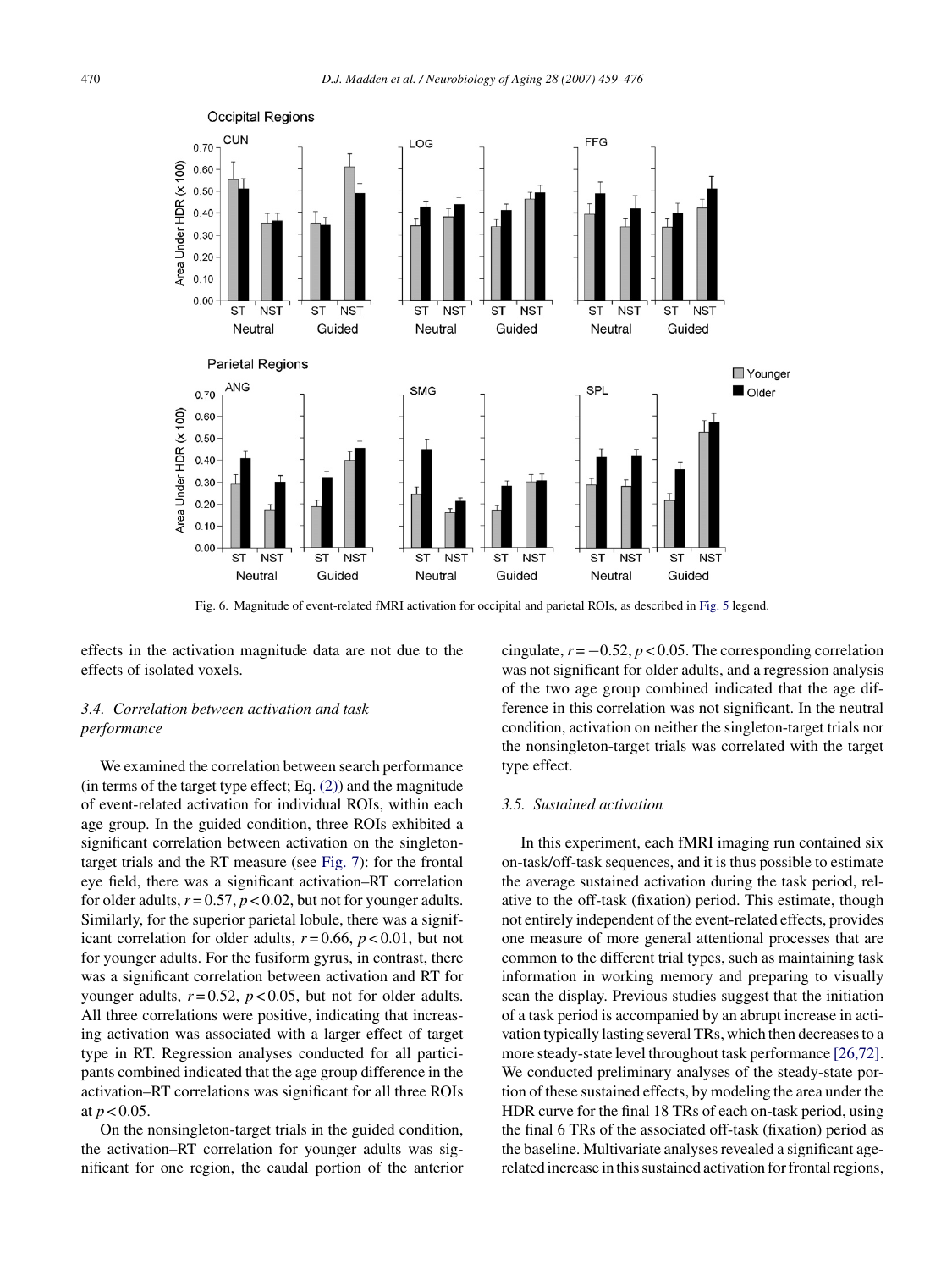<span id="page-12-0"></span>

Fig. 7. Correlation between fMRI activation (area under the HDR curve) in guided condition and search performance (target type effect: percentage difference in response time to singleton and nonsingleton targets). (A) For younger adults, the correlation was significant only for the fusiform gyrus. (B) For older adults, the correlation was significant only for the frontal eye field and superior parietal lobule.

 $F(4, 27) = 5.73, p < 0.01$ , and parietal regions,  $F(3, 28) = 4.22$ , *p* < 0.01, but not for the deep gray matter or occipital regions. This age-related increase in sustained frontoparietal activation did not vary significantly as a function of neutral versus guided task condition.

Is the correlation between search performance and eventrelated activation in the guided condition, depicted in Fig. 7, a consequence of the age-related increase in sustained frontoparietal activation? To address this issue we conducted hierarchical regression analyses, for each of the three significant correlations illustrated in Fig. 7, entering the mean value of sustained activation in the relevant region of interest as the first predictor in the regression model, thus covarying the effect of sustained activation. When the older adults' sustained activation of the frontal eye field was entered first in the regression model, the event-related activation in the frontal eye field was no longer a significant predictor of the target type RT effect. When, however, the older adults' eventrelated activation in the superior parietal lobule was covaried for sustained activation in the superior parietal region, the event-related parietal activation remained a significant predictor of the target type effect,  $F(1, 13) = 9.31$ ,  $p < 0.01$ . (The same pattern occurred if the covariate was the mean of the sustained activation in the frontal eye field and superior parietal regions.) Similarly, when the younger adults' event-related activation in the fusiform gyrus was covaried for the sustained fusiform activation, the event-related activation remained a significant predictor of the target type effect,  $F(1, 13) = 9.91$ ,  $p < 0.01$ .

#### *3.6. DTI fractional anisotropy*

The mean FA values are presented, as a function of age group and region, in Fig. 8. The MANOVA of the anterior ROIs yielded a significant multivariate effect of age group,  $F(4, 27) = 8.96$ ,  $p < 0.0001$ . Univariate effects of age group were significant for two regions, the pericallosal frontal



Fig. 8. Mean FA as a function of age group and ROI. Data are presented as means, averaged over left and right hemisphere; error bars represent 1S.E. See [Fig. 4](#page-7-0) legend for ROI labels.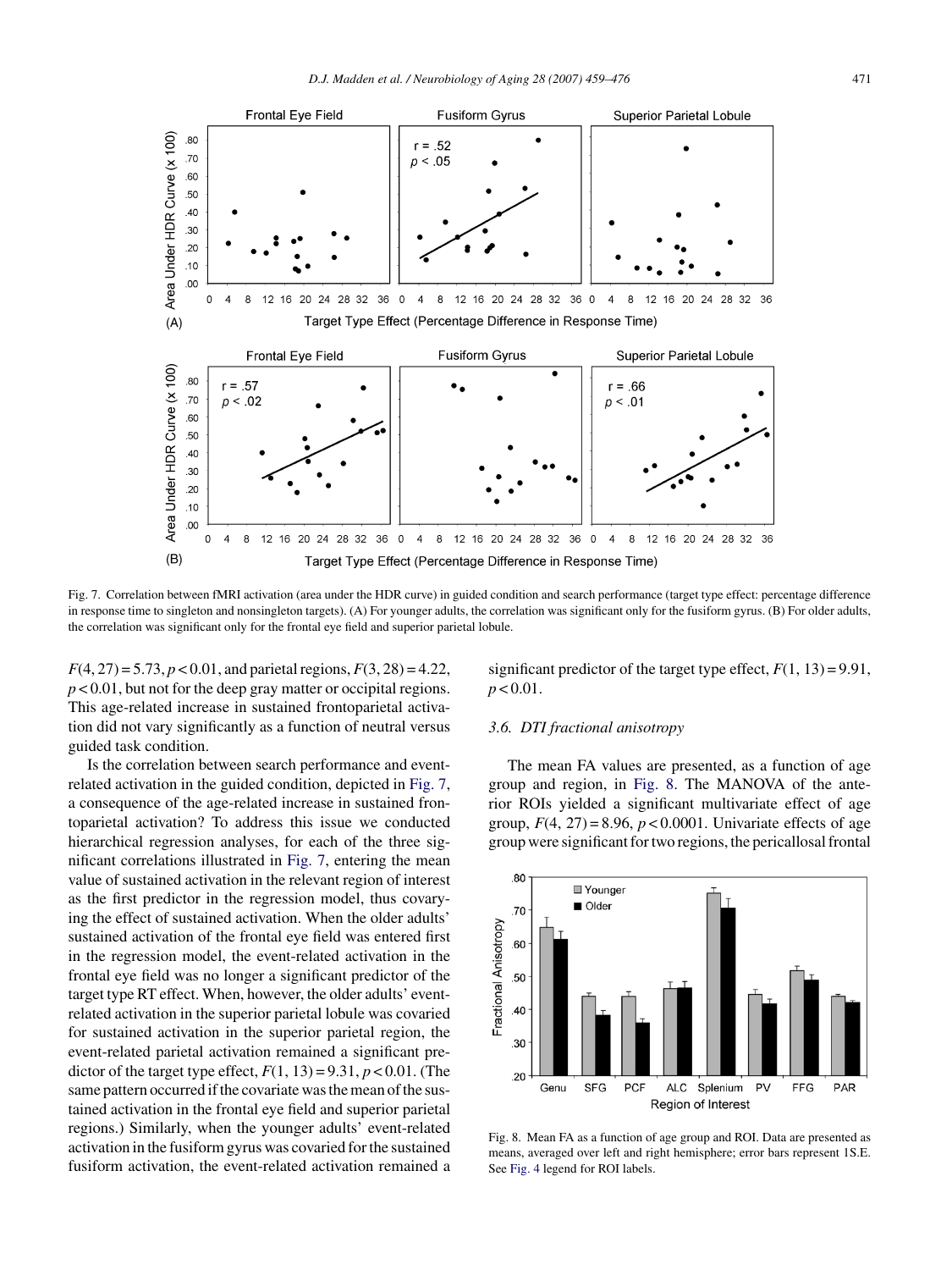<span id="page-13-0"></span>



Fig. 9. Correlation between fMRI activation (area under the HDR curve) in guided condition (singleton target trials) for the superior parietal lobule gray matter ROI and pericallosal frontal FA. Increasing activation was associated with lower FA for older adults but not for younger adults.

region,  $F(1, 30) = 18.65$ ,  $p < 0.001$ , and superior frontal gyrus,  $F(1, 30) = 9.92$ ,  $p < 0.01$ , reflecting age-related decline in FA in each case. The multivariate effect of age group was not significant for the posterior regions.

In a series of regression analyses we investigated whether age differences in white matter integrity, as reflected in the FA values, were related to the age differences in fMRI activation. To reduce the likelihood of Type I error, we limited the regression analyses to those ROIs that had exhibited a significant age difference in either activation or FA. Two age-related effects were prominent in the fMRI activation data: the overall higher magnitude of activation in the frontoparietal ROIs for older adults, relative to younger adults ([Figs. 5 and 6\),](#page-10-0) and the age-related change in the activation–RT correlations [\(Fig. 7\).](#page-12-0) To examine the relation between FA and the first age-related effect, we conducted bivariate correlations between FA and activation (averaged over task condition and target type) for each of the frontoparietal regions exhibiting a significant age difference in mean activation (frontal eye field, middle frontal gyrus, angular gyrus, supramarginal gyrus, and superior parietal lobule) and each of the white matter regions exhibiting a significant age difference in mean FA (pericallosal frontal, superior frontal gyrus). That is, within each age group, for those regions exhibiting an age difference, is there a significant relation between cortical activation and white matter integrity? This analysis, however, indicated that none of the correlations between activation and FA was significant for either age group.

Because the significant age-related changes in the activation–RT correlation ([Fig. 7\)](#page-12-0) were associated specifically with the singleton-target activation in the guided condition, in further analyses we limited the FA correlations to those trials. The relevant ROIs from the activation analyses were the frontal eye field, superior parietal lobule, and fusiform gyrus, and we again included the FA values for the pericallosal frontal and superior frontal ROIs. For the younger adults, there were no significant correlations between activation and FA. For the older adults, those individuals exhibiting

higher activation in the superior parietal lobule also exhibited lower pericallosal frontal FA, *r* = −0.49, *p* < 0.05 (Fig. 9). To determine whether pericallosal frontal FA was a mediator of the relation between superior parietal lobule activation and RT, we repeated the regression model characterizing the activation–RT relation for older adults ([Fig. 7\),](#page-12-0) but included pericallosal frontal FA as a predictor of RT in a first step, prior to including superior parietal activation as a predictor. In this model, the FA variable was not significant as a predictor of the older adults' target type RT effect, but superior parietal activation remained significant as a predictor, when entered after pericallosal frontal FA,  $F(1, 13) = 9.64$ ,  $p < 0.01$ .

#### **4. Discussion**

In this research we combined behavioral data from visual search performance, cortical activation from event-related fMRI, and white matter integrity from DTI, to investigate age-related changes in the functional neuroanatomy of visual attention. On the basis of previous findings, we predicted that activation in a frontoparietal network would be greater for older adults than for younger adults, especially when the task required top-down attentional control. We also expected that the regional pattern of correlation between cortical activation and search performance would differ between the age groups, involving the frontoparietal network in the case of older adults and visual (occipitotemporal) regions in the case of younger adults. Finally, as a test of a disconnection theory, we hypothesized that an age-related decline in white matter integrity (FA), especially in anterior brain regions, would be evident, and that we could characterize the FA changes as a mediator of the age-related changes in cortical activation. Overall, our results lend support to some of these hypotheses, especially with regard to the age-related change in the relation between activation and performance, and to the age-related decline in FA. There was more limited support, however,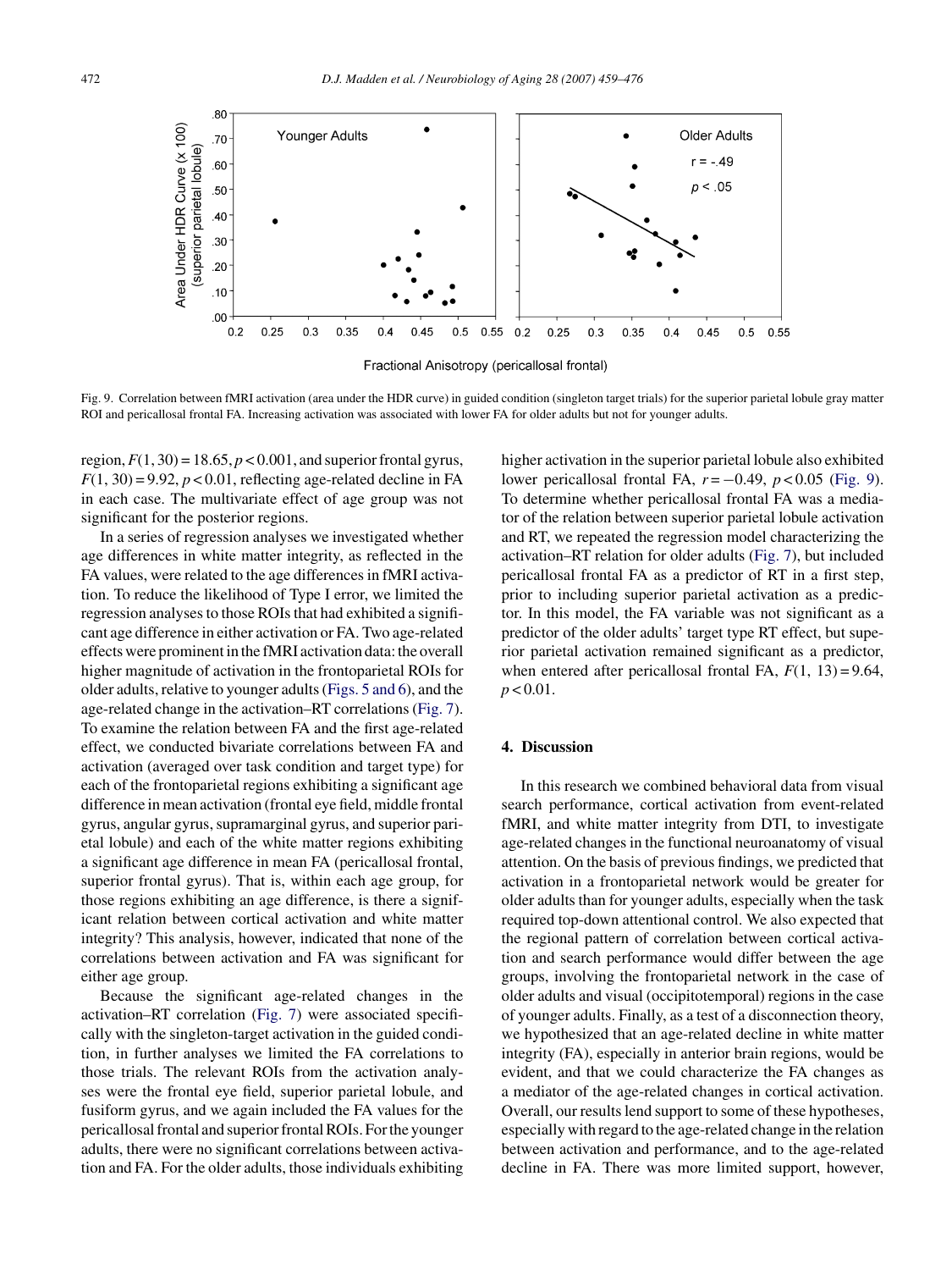for the role of FA as a mediator of the age differences in activation.

#### *4.1. Visual search performance*

The behavioral data ([Table 3\)](#page-9-0) support our previous observation that, in this type of search task, the use of top-down attentional control is preserved during healthy aging [\[39,43\].](#page-17-0) Although an age-related decline exists in some forms of attentional control [\[71,75,76\],](#page-17-0) this decline is not absolute. In the present task, older adults' search performance was slower than that of younger adults, but both age groups exhibited evidence of top-down attentional control, and the older adults actually exhibited a greater reliance on top-down attention than younger adults. The critical finding in this regard is that the target type effect (i.e., percentage increase in RT for nonsingleton targets, relative to singleton targets) was similar for the two age groups (5–6%) when there was a relatively low proportion of singleton-target trials (neutral condition), but was significantly greater for older adults (24%) than for younger adults (17%) when there was a higher proportion of singleton targets (guided condition). The small but reliable target type effect in the neutral condition suggests either that the color singleton captured attention automatically (i.e., a bottom-up effect) or that participants were using top-down attention to some extent during the neutral condition.

#### *4.2. Event-related fMRI activation*

In the event-related analyses of the magnitude of activation in response to individual trials, the dependent variable was the average area under the HDR of active voxels [\[48\]. T](#page-17-0)his measure was correlated positively, across task conditions, with the spatial extent of activation, and this correlation did not differ significantly between the age groups. The area under the HDR thus does not represent just the activity of isolated voxels. Analyses of the mean level of activation as a function of age group and task condition yielded two main findings ([Figs. 5 and 6\):](#page-10-0) an age-related increase in the activation of the frontoparietal network (independently of the task conditions) and an increase in the activation of parietal regions associated with the guided condition (independently of age group).

The age-related increase in frontoparietal activation is consistent with our initial hypothesis, but we had the additional prediction that this type of age effect would be more pronounced in the guided condition than in the neutral condition, which did not occur. Thus, the higher level of frontoparietal activation for older adults, relative to younger adults, is not due entirely to top-down attentional control and includes more general attentional processes common to the neutral and guided conditions. Because the duration of individual letter displays was 500 ms longer for older adults than for younger adults, and the central fixation cross was presented only during the off-task period, the frontoparietal activation may represent an increased degree of eye movement planning or number of saccades on the part of older adults [\[30,60\].](#page-16-0)

The increased level of activation in the parietal regions, specifically the angular gyrus and superior parietal lobule, associated with the guided condition, is evidence for a topdown form of attentional guidance. To the degree that participants relied on the increased probability of the singletontarget correspondence in the guided condition, responses to individual displays would involve additional top-down control: the shift of attention to the singleton would be more deliberate, and the shift away from this display location (on nonsingleton-target trials) would be more difficult, requiring heightened spatial attention, facilitated by increased parietal activation. This result suggests a specifically topdown form of spatial attention mediated by the parietal lobe [\[13,14,56,79\]. I](#page-16-0)n terms of the mean level of activation, however, this top-down attentional effect was comparable for younger and older adults.

Two additional aspects of the activation magnitude analyses are relevant. First, the age-related increase in frontoparietal activation was not accompanied by the agerelated decline in occipitotemporal activation that is typically observed when display duration is constant for the two age groups [\[7,36,37\].](#page-16-0) Although this is a null effect that may have occurred for a variety of reasons, the goal of providing a longer display duration for older adults was to equate visual cortical activation for younger and older adults, thus providing additional specificity in interpreting the age-related changes in activation outside of the visual cortical regions. Secondly, contrary to our initial expectation, there was no age-related change in the activation of deep gray matter regions. The response selection demands in this search task (i.e., pressing a key corresponding to the E/R target) were constant on each trial, and thus eliciting an age-related increase in deep gray matter activation may require a shift between motor responses as well as an attentional shift between display locations [\[42\].](#page-17-0)

## *4.3. Correlation between activation and performance*

A significant age difference in top-down attentional control was evident in the regression analyses of the correlation between activation and behavioral performance. In previous neuroimaging investigations of age differences in visual search, the bottom-up and top-down attentional effects were not separable [\[36,37\].](#page-16-0) Here we report new evidence for a specific age difference in the top-down component. The correlations between activation magnitude and the RT measure of search performance (target type effect) were associated specifically with the top-down component of attentional guidance (i.e., the guided condition). The activation-performance correlations involved the frontal eye field and superior parietal lobule for older adults and the fusiform gyrus for younger adults [\(Fig. 7\).](#page-12-0) For both age groups, the correlations were positive, indicating that those individuals with greater activation in these regions exhibited a greater influence of attentional guidance on search performance. Within the guided condition, the correlations were more reliable for the singleton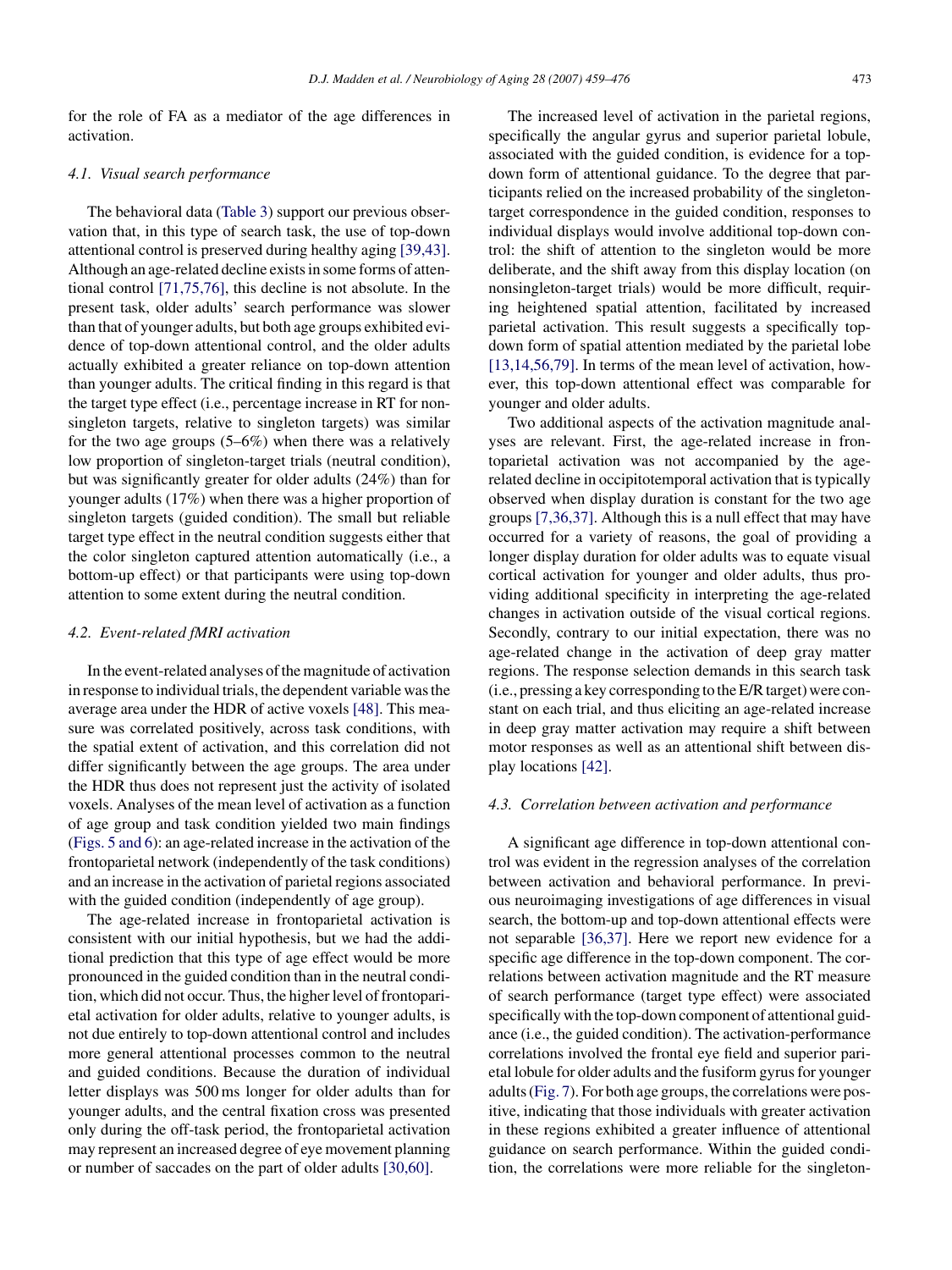target trials than for the nonsingleton-target trials, which likely reflects the greater number of singleton targets (162) than nonsingleton targets (54) in this condition [\[25\].](#page-16-0) Thus, in the guided condition, when the color singleton was more predictive of the search target, younger adults' performance was coupled with activation of a visual feature recognition region, whereas older adults' performance was more dependent on the frontal and parietal regions associated with the top-down maintenance of task goals, oculomotor control, and the spatial allocation of attention [\[1,18,28,31,77\].](#page-16-0)

Analyses of the sustained activation throughout the ontask period, relative to the off-task period, demonstrated some differentiation of function within the frontoparietal network. For the older adults, the top-down attentional demands of the guided condition are not limited to event-related effects, but also (in the case of the frontal eye field) share variance with the sustained effects that were common to the neutral and guided conditions. Covarying sustained activation in the frontal eye field eliminated the older adults' correlation between event-related activation in this region and performance. In contrast, the older adults' event-related parietal activation in the guided condition, when covaried for sustained parietal activation, remained correlated significantly with search performance. This pattern may represent the enhanced preparation for visual scanning and target identification mediated by the frontal eye field throughout the task period. The top-down shift of attention either to or away from the singleton, on individual trials, however, is related more specifically to the superior parietal region [\[14,28,79\].](#page-16-0)

Older adults' increased reliance on frontoparietal mechanisms to support search performance may be a compensation for decline in the efficiency of bottom-up processes mediated by visual cortical regions [\[8,20\].](#page-16-0) Additional top-down attention, for example, may assist older adults by limiting the number of potential object representations, within an inherently noisier neural signal [\[1,66\].](#page-16-0) Younger adults' performance in this search task may be mediated by visual cortical regions, with a minimum of attentional demands, whereas older adults' performance relies on a more widely distributed frontoparietal network supporting the maintenance of the relevant task set and behavioral goals. In the present experiment, however, both the accuracy of search performance and the magnitude of activation in visual cortical regions were comparable for the two age groups. The age difference in the pattern of correlations is thus not due entirely to a deficit in bottom-up processing, at least as reflected in the level of cortical activation.

#### *4.4. White matter integrity from DTI*

Two main findings emerged from the analyses of the FA values. First, as hypothesized, we replicated the previously reported pattern of the age-related decline in FA being more pronounced for anterior brain regions than for posterior regions [\[24,55,62\].](#page-16-0) Although mean FA was lower numerically for older adults than for younger adults in all regions,

except the anterior limb of the internal capsule [\(Fig. 8\),](#page-12-0) the multivariate effect of age group was significant only for the anterior regions. This age effect, in turn, was driven primarily by the age-related decline in FA for the white matter within the superior frontal gyrus and pericallosal frontal region. Thus, although aging likely leads to some degree of decline in white matter integrity throughout the brain, this decline appears to be more clearly evident within the frontal lobe.

Our second finding bears on the proposed role of agerelated decline in white matter integrity as a mechanism of age-related change in cortical activation (and ultimately in cognitive performance). According to a disconnection hypothesis, age-related decline in white matter integrity, especially in prefrontal regions, disrupts the connectivity of the cortical networks mediating cognitive function [\[2,51,52\].](#page-16-0) When the fMRI activation on the singleton-target trials in the guided condition was examined separately, the correlation between activation in the superior parietal lobule and FA for the pericallosal frontal region was significant for older adults [\(Fig. 9\):](#page-13-0) those older adults with relatively lower FA values exhibited relatively higher levels of activation, which is suggestive of a role for white matter integrity in the agerelated increase in frontoparietal activation in the guided condition [\(Fig. 7\).](#page-12-0) This apparent interaction between widely distributed components of the frontoparietal network is consistent with the existence of several white matter pathways, within the superior longitudinal fasciculus, linking prefrontal and parietal cortical regions[\[53\]. W](#page-17-0)hen we examined the disconnection hypothesis more directly, however, by including FA as a predictor in the regression model relating the older adults' superior parietal activation to search performance, no effect of FA was evident. Thus, although we observed some relation between white matter integrity and activation for older adults ([Fig. 9\),](#page-13-0) white matter integrity was not a specific mediator as proposed by a disconnection model. Additional tests of a disconnection model are worth pursuing, however, especially with higher resolution DTI, permitting a more sensitive interrogation of white matter pathways and definition of their relation to gray matter regions.

# **5. Conclusion**

The functional neuroanatomy of visual attention comprises both age-independent and age-related effects. Independently of adult age, posterior regions of the attentional network (angular gyrus and superior parietal lobule) are activated by top-down attention, when there is a high proportion of trials on which a salient visual feature (a color singleton) can be used to guide attention to a search target. Within this guided condition, on singleton-target trials, there is an agerelated difference in the correlation between activation and performance (differentiation of singleton and nonsingleton targets), which appears to reflect top-down attentional control. Even under conditions that do not lead to a pronounced age-related decline in occipital activation, older adults place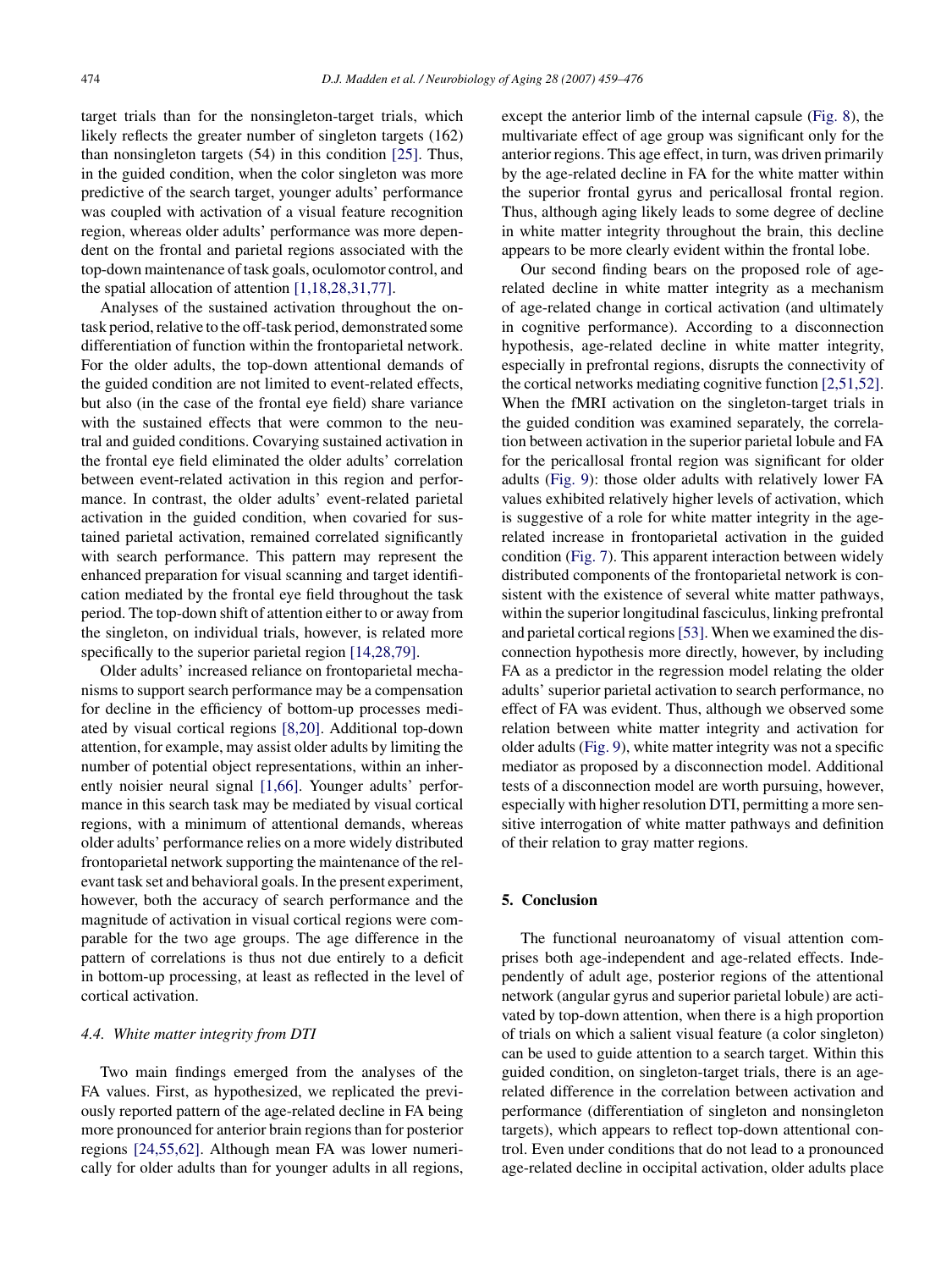<span id="page-16-0"></span>more emphasis than younger adults on the top-down attentional mechanisms supported by the frontoparietal network. Age-related change also occurs in the integrity of the white matter regions related to this attentional network. Prefrontal regions exhibit relatively greater age-related decline in white matter integrity, and this decline is associated with greater fMRI activation for older adults, though not to the extent predicted by a disconnection model. Additional research combining fMRI, DTI, and behavioral performance will be valuable in determining the neural mechanisms of age-related cognitive change.

#### **Acknowledgements**

This research was supported by grants R01 AG11622, R01 AG19731, R37 AG002163, and T32 AG00029, from the National Institute on Aging. We are grateful for assistance from Susanne Harris, Leslie Crandell Dawes, and Sara Moore.

#### **References**

- [1] Bar M. A cortical mechanism for triggering top-down facilitation in visual object recognition. J Cogn Neurosci 2003;15(4):600–9.
- [2] Bartzokis G, Sultzer D, Lu PH, Nuechterlein KH, Mintz J, Cummings JL. Heterogeneous age-related breakdown of white matter structural integrity: implications for cortical "disconnection" in aging and Alzheimer's disease. Neurobiol Aging 2004;25(7):843–51.
- [3] Basser PJ, Pierpaoli C. A simplified method to measure the diffusion tensor from seven MR images. Magn Reson Med 1998;39(6):928–34.
- [4] Beaulieu C. The basis of anisotropic water diffusion in the nervous system—a technical review. NMR Biomed 2002;15(7–8):435–55.
- [5] Beck AT. The Beck depression inventory. New York: Psychological Corporation; 1978.
- [6] Bruce CJ, Goldberg ME, Bushnell MC, Stanton GB. Primate frontal eye fields. II. Physiological and anatomical correlates of electrically evoked eye movements. J Neurophysiol 1985;54(3):714–34.
- [7] Buckner RL, Snyder AZ, Sanders AL, Raichle ME, Morris JC. Functional brain imaging of young, nondemented, and demented older adults. J Cogn Neurosci 2000;12(Suppl. 2):24–34.
- [8] Cabeza R, Daselaar SM, Dolcos F, Prince SE, Budde M, Nyberg L. Task-independent and task-specific age effects on brain activity during working memory, visual attention and episodic retrieval. Cereb Cortex 2004;14(4):364–75.
- [9] Cabeza R, Nyberg L, Park D, editors. Cognitive neuroscience of aging: linking cognitive and cerebral aging. New York: Oxford University Press; 2005.
- [10] Caviness VS, Meyer J, Makris N, Kennedy D. MRI-based topographic parcellation of human neocortex: an anatomically specified method with estimate of reliability. J Cogn Neurosci 1996;8(6):566–87.
- [11] Corbetta M, Akbudak E, Conturo TE, Snyder AZ, Ollinger JM, Drury HA, et al. A common network of functional areas for attention and eye movements. Neuron 1998;21(4):761–73.
- [12] Corbetta M, Kincade JM, Ollinger JM, McAvoy MP, Shulman GL. Voluntary orienting is dissociated from target detection in human posterior parietal cortex. Nat Neurosci 2000;3(3):292–7.
- [13] Corbetta M, Shulman GL. Control of goal-directed and stimulus-driven attention in the brain. Nat Rev Neurosci 2002;3(3):201–15.
- [14] de Fockert J, Rees G, Frith C, Lavie N. Neural correlates of attentional capture in visual search. J Cogn Neurosci 2004;16(5):751–9.
- [15] Duvernoy HM. The human brain: surface, three-dimensional sectional anatomy with MRI, and blood supply. 2nd ed. New York: Springer-Verlag; 1999.
- [16] Folk CL, Lincourt AE. The effects of age on guided conjunction search. Exp Aging Res 1996;22(1):99–118.
- [17] Folstein MF, Folstein SE, McHugh PR. "Mini-mental state". A practical method for grading the cognitive state of patients for the clinician. J Psychiatr Res 1975;12(3):189–98.
- [18] Gitelman DR, Nobre AC, Parrish TB, LaBar KS, Kim YH, Meyer JR, et al. A large-scale distributed network for covert spatial attention: further anatomical delineation based on stringent behavioural and cognitive controls. Brain 1999;122(Pt 6):1093–106.
- [19] Gitelman DR, Parrish TB, LaBar KS, Mesulam MM. Real-time monitoring of eye movements using infrared video-oculography during functional magnetic resonance imaging of the frontal eye fields. Neuroimage 2000;11(1):58–65.
- [20] Grady CL. Functional brain imaging and age-related changes in cognition. Biol Psychol 2000;54(1–3):259–81.
- [21] Grady CL, Maisog JM, Horwitz B, Ungerleider LG, Mentis MJ, Salerno JA, et al. Age-related changes in cortical blood flow activation during visual processing of faces and location. J Neurosci 1994;14(3 Pt 2):1450–62.
- [22] Greenwood PM. The frontal aging hypothesis evaluated. J Int Neuropsychol Soc 2000;6(6):705–26.
- [23] Grosbras MH, Laird AR, Paus T. Cortical regions involved in eye movements, shifts of attention, and gaze perception. Hum Brain Mapp 2005;25(1):140–54.
- [24] Head D, Buckner RL, Shimony JS, Williams LE, Akbudak E, Conturo TE, et al. Differential vulnerability of anterior white matter in nondemented aging with minimal acceleration in dementia of the Alzheimer type: evidence from diffusion tensor imaging. Cereb Cortex 2004;14(4):410–23.
- [25] Huettel SA, McCarthy G. The effects of single-trial averaging upon the spatial extent of fMRI activation. Neuroreport 2001;12(11):2411–6.
- [26] Huettel SA, Misiurek J, Jurkowski AJ, McCarthy G. Dynamic and strategic aspects of executive processing. Brain Res  $2004 \cdot 1000(1-2) \cdot 78 - 84$
- [27] Jha AP, McCarthy G. The influence of memory load upon delay-interval activity in a working-memory task: an event-related functional MRI study. J Cogn Neurosci 2000;12(Suppl. 2):90–105.
- [28] Kastner S, Ungerleider LG. Mechanisms of visual attention in the human cortex. Annu Rev Neurosci 2000;23:315–41.
- [29] Koyama M, Hasegawa I, Osada T, Adachi Y, Nakahara K, Miyashita Y. Functional magnetic resonance imaging of macaque monkeys performing visually guided saccade tasks: comparison of cortical eye fields with humans. Neuron 2004;41(5):795–807.
- [30] Kramer AF, Hahn S, Irwin DE, Theeuwes J. Attentional capture and aging: implications for visual search performance and oculomotor control. Psychol Aging 1999;14(1):135–54.
- [31] LaBerge D. Networks of attention. In: Gazzaniga MS, editor. The new cognitive neurosciences. 2nd ed. Cambridge, MA: MIT Press; 2000. p. 711–23.
- [32] Le Bihan D. Looking into the functional architecture of the brain with diffusion MRI. Nat Rev Neurosci 2003;4(6):469–80.
- [33] Leichnetz GR, Goldberg ME. Higher centers concerned with eye movement and visual attention: cerebral cortex and thalamus. Rev Oculomot Res 1988;2:365–429.
- [34] Leonards U, Sunaert S, Van Hecke P, Orban GA. Attention mechanisms in visual search—an fMRI study. J Cogn Neurosci 2000;12(Suppl. 2):61–75.
- [35] Luna B, Thulborn KR, Strojwas MH, McCurtain BJ, Berman RA, Genovese CR, et al. Dorsal cortical regions subserving visually guided saccades in humans: an fMRI study. Cereb Cortex 1998;8(1):40–7.
- [36] Madden DJ, Turkington TG, Provenzale JM, Denny LL, Langley LK, Hawk TC, et al. Aging and attentional guidance during visual search: functional neuroanatomy by positron emission tomography. Psychol Aging 2002;17(1):24–43.